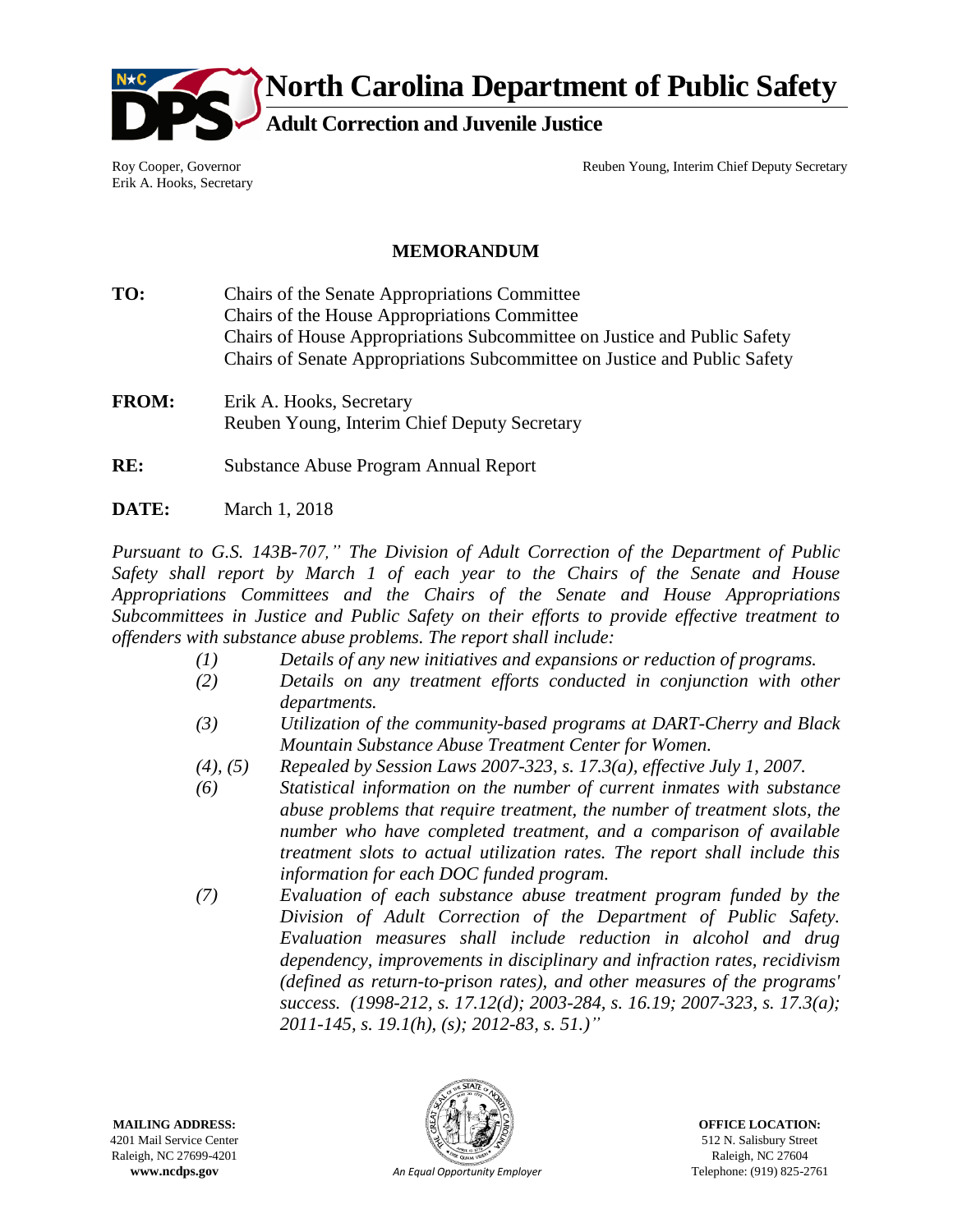

## **DEPARTMENT OF PUBLIC SAFETY**

*Division of Adult Correction and Juvenile Justice*

**SUBSTANCE USE DISORDER TREATMENT PROGRAMS ANNUAL REPORT**

**March 1, 2018**

**Roy Cooper Governor**

**Kenneth E. Lassiter Director**

**Erik A. Hooks Secretary**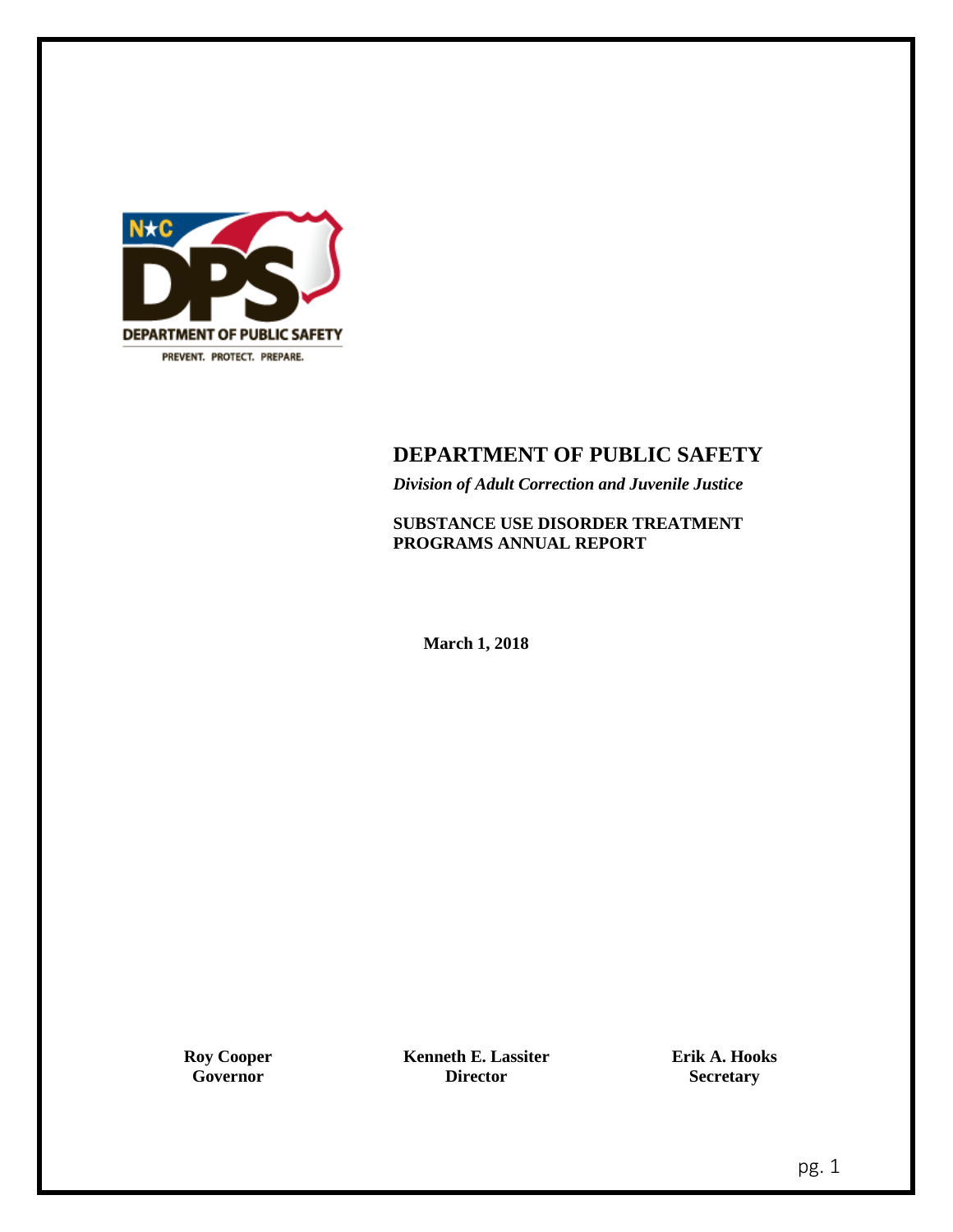# **TABLE OF CONTENTS**

|                                                                                                                                                                                                                                                       | 3  |
|-------------------------------------------------------------------------------------------------------------------------------------------------------------------------------------------------------------------------------------------------------|----|
|                                                                                                                                                                                                                                                       | 7  |
|                                                                                                                                                                                                                                                       | 15 |
| Details of Treatment Efforts Conducted in Conjunction with other Departments                                                                                                                                                                          | 16 |
| Utilization of the Community-Based Programs at DART Cherry and Black Mountain Substance Abuse                                                                                                                                                         | 17 |
| Statistical Information on each Division of Adult Correction Program:<br>The Number of Current Inmates with a Substance Use Problem Requiring Treatment,<br>The Number of Treatment Slots,<br>The Number of Inmates Who Have Completed Treatment, and | 23 |
| Evaluation of each Substance Use Disorder Treatment Program Funded by the Division of Adult<br>Correction Based on:<br>• Reduction in Alcohol and Chemical Dependency,                                                                                |    |
| Improvements in Disciplinary and Infraction Rates,<br>Recidivism (Defined as Return-To-Prison Rates) and Other Measures.                                                                                                                              | 29 |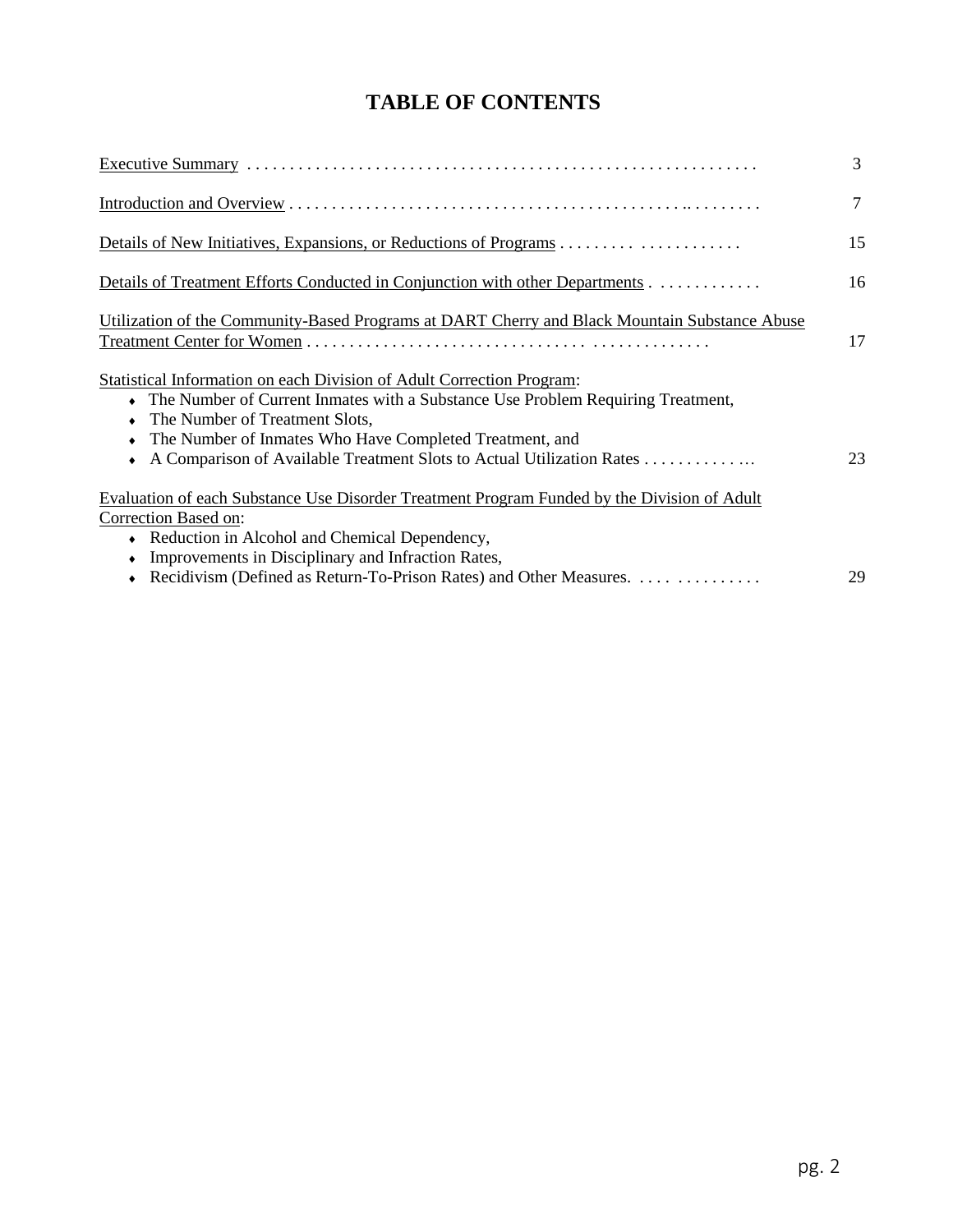## **EXECUTIVE SUMMARY**

<span id="page-3-0"></span>The mission of the Alcoholism and Chemical Dependency Programs Section (ACDP) is to deliver effective and comprehensive services to eligible North Carolina Department of Public Safety (DPS) offenders who meet criteria for a substance use disorder and are appropriate for treatment. Contemporary research demonstrates a high correlation between therapeutic interventions focused on an offender's substance use and a significant reduction in recidivism or re-arrest and subsequent re-incarceration.

ACDP continues to take significant strides in the implementation of evidence-based male and female programs, delivered by well-trained and clinically supervised professionals, in both community-based and prison-based treatment environments.

The fiscal year (FY) 2016-2017 statistical analysis conducted by the Office of Rehabilitative Programs and Services demonstrates ACDP program success continues to rise, as described in the final section of this document. Most important is data demonstrating the substance use continuum effectively impacts the rate of recidivism among those who completed the program and indicates constructive change in both addictive and criminal thinking patterns among participants.

As the field of substance use disorder services evolves, ACDP remains committed to ongoing selfevaluation and professional development. These efforts ensure offenders receive the latest evidence-based best practices. Program improvement initiatives are critical to this process.

## **ORGANIZATIONAL STRUCTURE**

In early 2016, ACDP was realigned within the DPS Prisons organizational structure to reside within Behavioral Healthcare Services. This realignment was in keeping with the mission of ACDP and parallels other state and federal entities in the management of vital healthcare resources and the provision of services.

ACDP looks forward to continued collaboration with our Behavioral Health colleagues in the delivery of quality client services.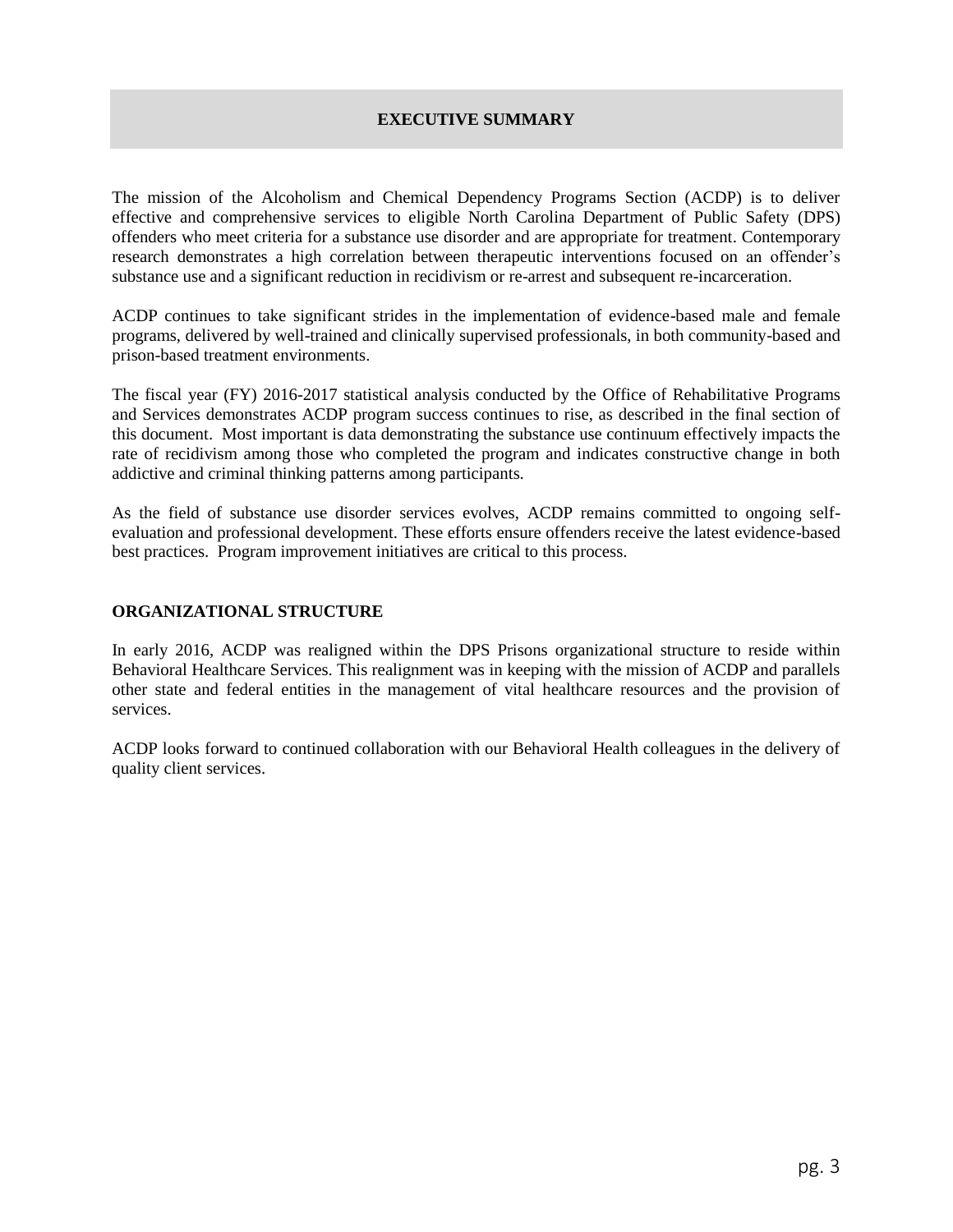## **TREATMENT NEEDS**

ACDP utilizes the Substance Abuse Subtle Screening Inventory (SASSI) to screen new prison admissions at the diagnostic centers to identify inmates with a substance use problem and the appropriate level of treatment needed. Below is a statistical snapshot of the FY 2016-2017 prison admissions SASSI testing results:

- Of the 17,366 inmates screened, 71% or 12,267 indicated a need for intermediate or long-term substance use disorder treatment, which is a 1% increase from FY 2015-2016.
- Of the 2,259 adult female inmates screened, 78% or 1,753 indicated a need for intermediate or longterm substance use disorder treatment.
- Of the 13,556 adult male inmates screened, 70% or 9,480 indicated a need for intermediate or longterm substance use disorder treatment.
- Of the 1,551 youthful male inmates (under age 22) screened, 67% or 1,034 indicated a need for intermediate or long-term substance use disorder treatment.

## **TREATMENT RESOURCES**

During the FY 2016-2017, ACDP resources provided one in six inmates the opportunity for placement in a long-term program and one in two inmates the opportunity for placement in an intermediate program. An in-depth analysis on page 9 outlines specific differences in program placement opportunities between male and female populations. The graph below reflects the number of inmate admissions from FY 2006- 2007 through FY 2016-2017 identified as having a substance use problem during the admission process and the total number of daily treatment slots available to that population.



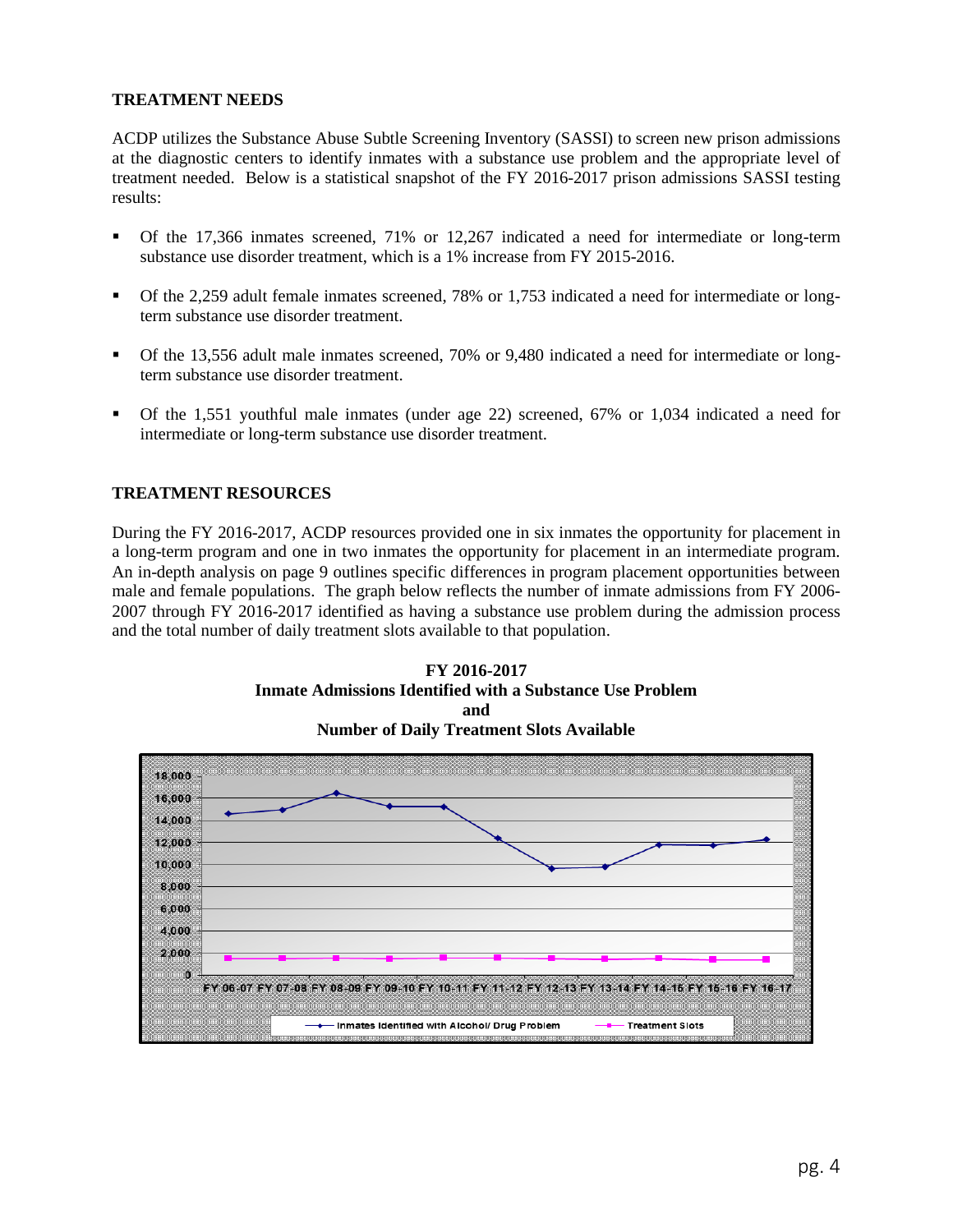Without additional resources, the gap between the substance use disorder treated offender and the substance use disorder untreated offender will continue resulting in offenders returning to our communities without treatment. In the interest of public health and safety, ACDP will continue to strengthen its substance use disorder services offered to the offender population to the extent possible in the current economic time.

## **TREATMENT PROGRAM COSTS**

The DPS Controller's Office computes agency and program costs annually. The figures below are for FY 2016-2017.

- The DART Cherry facility average cost per day per offender was \$49.38.
- The Black Mountain Substance Abuse Treatment Center for Women facility average cost per day per offender was \$128.96.
- The prison-based program average cost per day per inmate was \$72.58, this cost estimation was calculated using the program and custody costs. The ACDP prison-based program per day per inmate cost was \$16.98.

## **STAFF RECRUITMENT AND RETENTION**

In September 2005, ACDP staff and operations were directly affected by changes to state law (G.S. § 90- 113.40) regarding professional credentialing of clinical staff. The changes mandated certification/licensure for all substance use disorder professionals, created a new credential, the Certified Criminal Justice Addiction Professional (CCJP), and established new clinical supervision requirements for clinical practice.

ACDP has effectively addressed the practice standards established in the legislation and is able to provide all clinical supervision and most training requirements for credentialing at no cost to the professional. However, competitive pressure remains between public and private providers for credentialed substance use disorder professionals, with the competition varying in different areas of the state. With this competitive pressure, it continues to be a challenge for ACDP to remain an attractive employment option, as professionals consider work within the prison environment, limitations on compensation within the state personnel system, and anticipated erosion of benefits due to budget shortfalls.

Limited resources, staff recruitment challenges related to state salary guidelines, demanding work environments, and professional credentialing requirements remain obstacles to fulfilling the primary ACDP goal to provide effective treatment services to all offenders who show a demonstrated need.

The following page provides a summary of ACDP substance use disorder treatment programs by program type and length of treatment.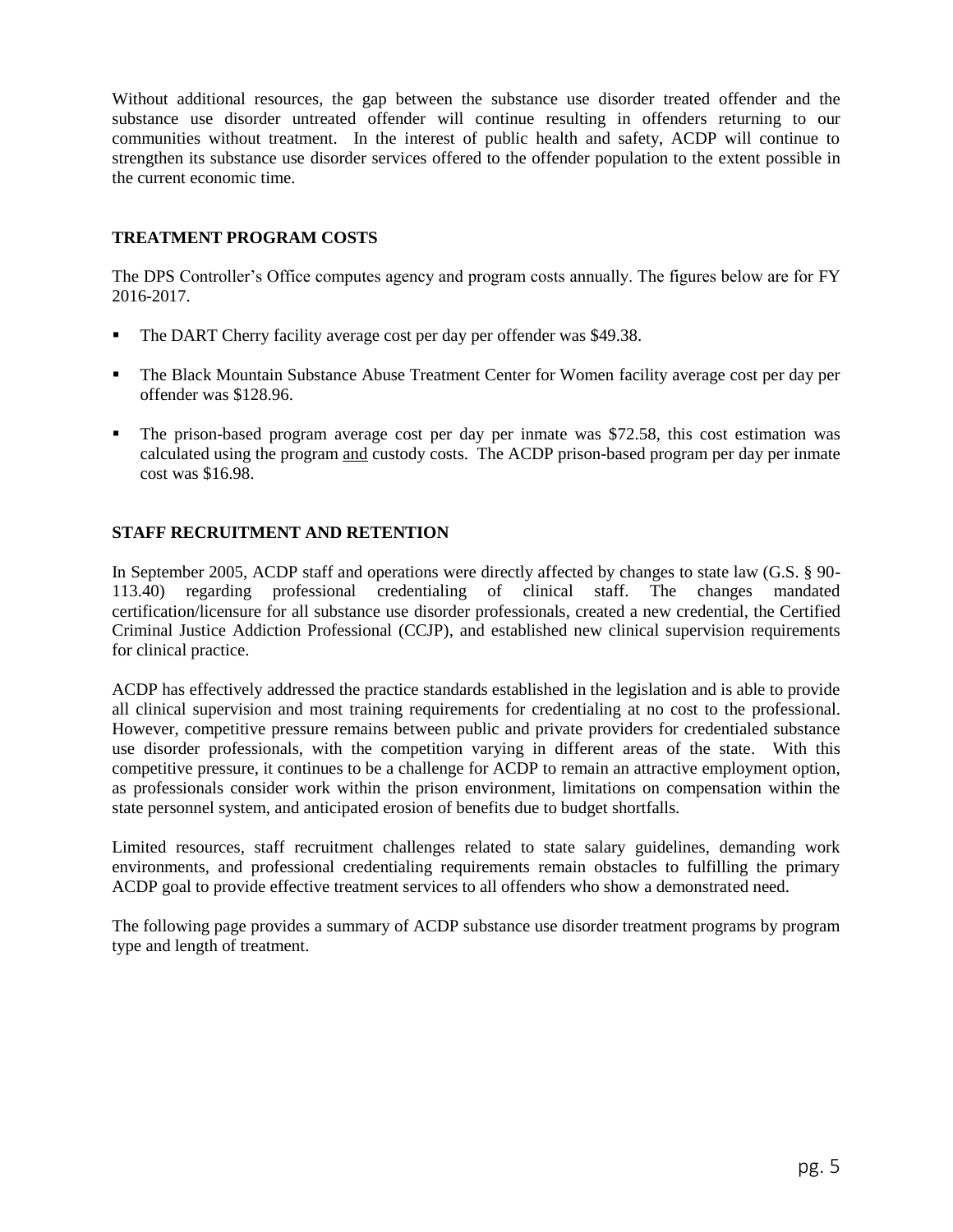## **Table 1 – FY 2016-2017 ACDP Programs by Program Type, Target Population, and Program Length**

|                     | <b>Facility/Program</b>                                                     | <b>Treatment</b><br><b>Slots</b> | Length of<br><b>Treatment</b> |
|---------------------|-----------------------------------------------------------------------------|----------------------------------|-------------------------------|
|                     | <b>Community-Based Residential Treatment Programs</b>                       |                                  |                               |
| Male                | <b>DART</b> Cherry                                                          | 300                              | 90 Days                       |
| Female              | Black Mountain Substance Abuse Treatment Center for Women                   | 60                               | 90 Days                       |
|                     | <b>Total</b>                                                                | 360                              |                               |
|                     | <b>Prison-Based Intermediate Intensive Outpatient Treatment Programs</b>    |                                  |                               |
| <b>Adult Male</b>   | <b>Alexander Correctional Center</b>                                        | 80                               | 90 Days                       |
|                     | Catawba Correctional Center                                                 | 32                               | 90 Days                       |
|                     | <b>Craggy Correctional Center</b>                                           | 68                               | 90 Days                       |
|                     | Harnett Correctional Institution                                            | 33                               | 90 Days                       |
|                     | <b>Johnston Correctional Institution</b>                                    | 68                               | 90 Days                       |
|                     | <b>Lumberton Correctional Institution</b>                                   | 64                               | 90 Days                       |
|                     | Pender Correctional Institution                                             | 106                              | 90 Days                       |
|                     | Piedmont Correctional Institution (Minimum)                                 | 33                               | 90 Days                       |
|                     | <b>Rutherford Correctional Center</b>                                       | 34                               | 90 Days                       |
| Youthful Male       | *Foothills Correctional Institution                                         | 32                               | 180 Days                      |
| <b>Adult Female</b> | NC Correctional Institution for Women (Intermediate)                        | 68                               | 90 Days                       |
|                     | Swannanoa Correctional Center for Women                                     | 60                               | 90 Days                       |
|                     | Southern Correctional Institution                                           | 32                               | 90-120 Days                   |
|                     | <b>Total</b>                                                                | 774                              |                               |
|                     | <b>Prison-Based Long-Term Intensive Outpatient Treatment Programs</b>       |                                  |                               |
| <b>Adult Male</b>   | Dan River Prison Work Farm (Residential Substance Abuse<br>Treatment (RSAT) | 68                               | 180-365 Days                  |
|                     | Morrison Correctional Institution                                           | 88                               | 180-365 Days                  |
| <b>Adult Female</b> | <b>Eastern Correctional Institution</b>                                     | 48                               | 120-180 Days                  |
|                     | NC Correctional Institution for Women (Long-Term)                           | 34                               | 180-365 Days                  |
|                     | <b>Total</b>                                                                | 238                              |                               |
|                     | <b>Community-Based Residential Treatment Programs</b>                       | 360                              |                               |
|                     | <b>Prison-Based Intensive Outpatient Treatment Programs</b>                 | 1,012                            |                               |
|                     | <b>Total Treatment Slots</b>                                                | 1,372                            |                               |
|                     |                                                                             |                                  |                               |

\* Foothills Correctional Institution program began operations in October 2016.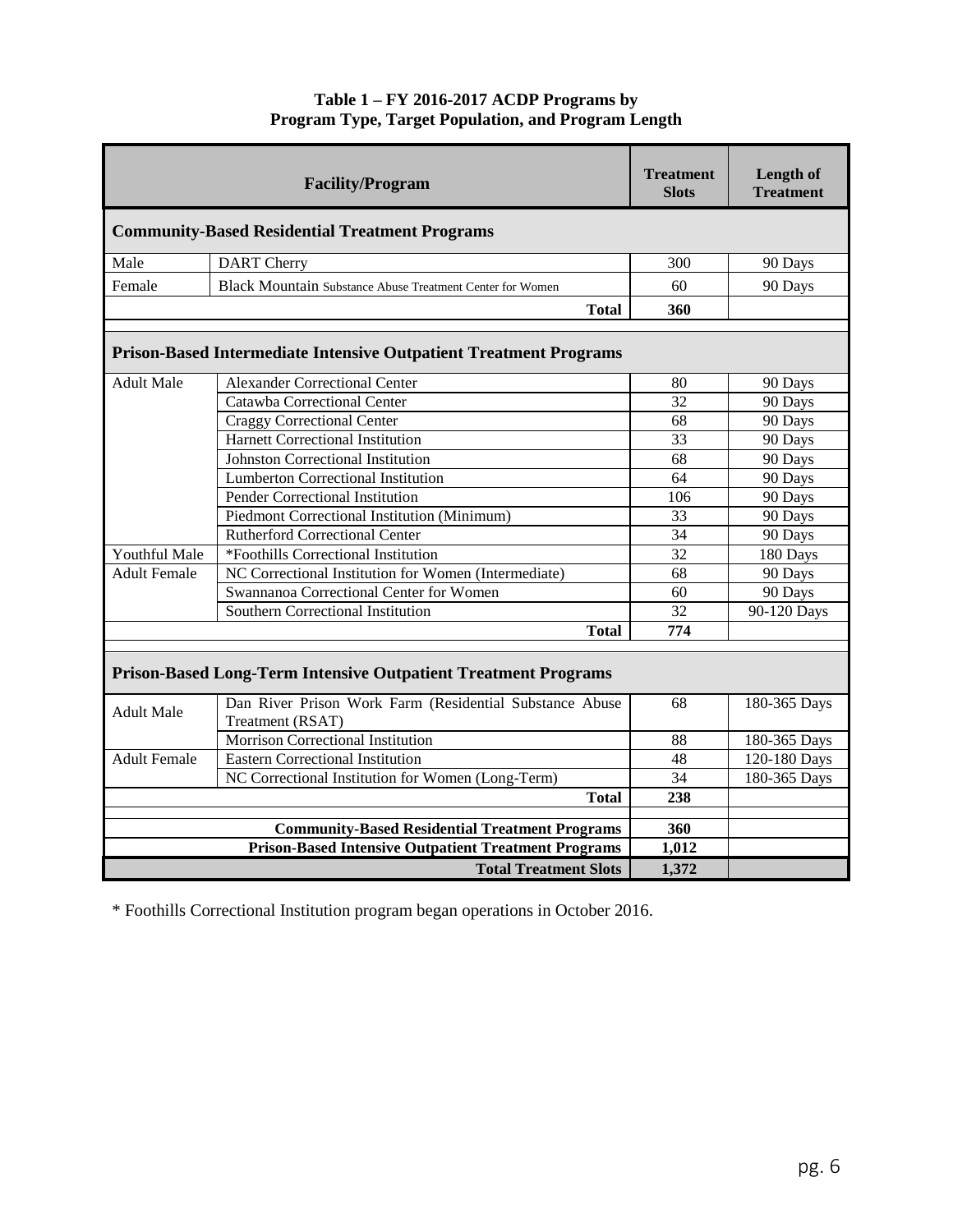<span id="page-7-0"></span>ACDP is a major component of the Division of Adult Correction and Juvenile Justice within the North Carolina Department of Public Safety. The mission of ACDP is to plan, administer, and coordinate substance use screening, assessment, and treatment services for offenders. Within ACDP, there are 227 positions including state-level administrative staff, community-based office and program staff, and prison-based office and program staff. ACDP provides regular training and clinical supervision for clinical staff, encourages staff input as to program development, and is committed to activities directed at leadership development for administration, community-based program, and prison-based program management teams.

#### **BEST PRACTICE**

ACDP implements programs that reflect "best practices" for treatment, as established by the National Institute on Drug Abuse (NIDA) and the national Substance Abuse and Mental Health Services Administration (SAMHSA). ACDP embraces programs based on cognitive-behavioral interventions, which challenge criminal thinking and confront the substance use identified by program participants and are proven to reduce recidivism. In addition, ACDP provides information and education on traditional recovery resources available to offenders while in prison and upon return to the community. The male programs utilize the evidence-based curriculum "A New Direction", emphasizing identification of destructive thinking patterns and replacement with constructive recovery-driven thoughts and actions. The female programs utilize gender specific, cognitive behavioral evidence-based material developed by the Federal Bureau of Prisons, along with material from Stephanie Covington, a pioneer in work with female criminal justice populations.

## **PROGRAM STRUCTURE**

ACDP programs encompass three major service levels for offenders. There are two community-based residential treatment programs for probationers and parolees; DART Cherry for males and Black Mountain Substance Abuse Treatment Center for Women for females. The final two categories established for male and female inmates consist of intermediate and long-term intensive outpatient treatment programs within multiple prison facilities.

Unique to some ACDP treatment environments is the concept of a Modified Therapeutic Community (TC) as a core component of the treatment design. The Modified TC model views addiction as a disorder of the whole person and the treatment activities promote an understanding of criminal thinking in relation to substance use behavior and engage the offender in activities that encourage experiential and social learning. The offender community is the change catalyst, as offenders who are further along in treatment help others initiate the process of change.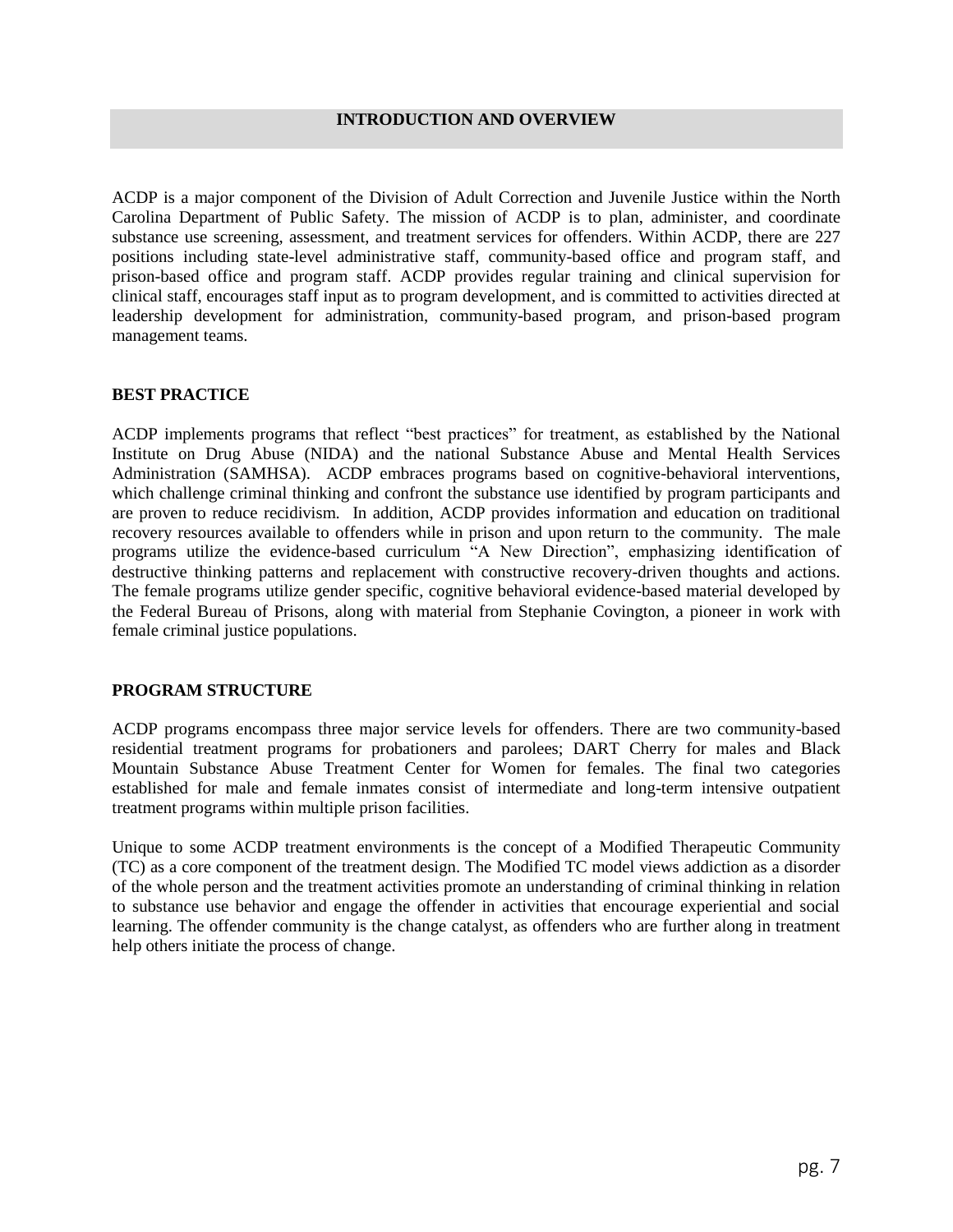The ACDP prison-based programs were originally designed to work with inmates at the beginning of their prison sentence. However, dating back to a 2002 Substance Abuse Advisory Council recommendation, ACDP now encourages treatment assignment consideration near the end of the offender's sentence, coinciding with other preparation for release and reintegration. Research-supported best practice findings suggest the release of offenders from treatment directly into the community is more beneficial to retaining treatment gains than to release offenders back into the general prison population.

## **SCREENING AND REFERRAL FOR PRISON–BASED PROGRAMS**

Eligibility for prison-based treatment program placement is established during diagnostic processing. In 2003, ACDP implemented the Substance Abuse Subtle Screening Inventory (SASSI) as a severity indicator of a substance use disorder. The SASSI replaced earlier screening tools, the Chemical Dependency Screening Test (CDST) and the Short Michigan Alcoholism Screening Test (SMAST). ACDP selected the SASSI because it has a reputation as the "gold standard" of screening instruments. The SASSI was normed for the North Carolina prison population.

ACDP administers the SASSI to inmates during the diagnostic process and enters the recommended level of treatment into OPUS. The SASSI identifies the probability that an inmate has a substance use problem. SASSI testing has allowed ACDP to identify those offenders who need treatment, using scoring categories normed for ACDP ranging from 1 (no problem) to 5 (very serious problem). The range of scores with the ideal treatment recommendations are as follows:

| <b>SASSI Score</b> | <b>Recommendation</b>            | <b>Program</b> |
|--------------------|----------------------------------|----------------|
|                    | No treatment                     | None           |
| $\overline{2}$     | Intervention                     | None           |
| 3                  | Intermediate treatment           | 90 days        |
| 4                  | Intermediate/long-term treatment | 90 -180 days   |
| 5                  | Long-term treatment              | 120-365 days   |

During FY 2016-2017, 17,366 newly admitted inmates, who had not been previously tested or scored below a 3 on previous tests, completed the SASSI. The SASSI identified 71% of the inmates screened needed intermediate or long-term treatment services (scores 3, 4, or 5) and an additional 17% were in need of substance use intervention. The differences in SASSI scores among the three demographic groups are presented in Table 2 below.

| Inmate               | <b>SASSI Score</b> |             |             |               |            |  |
|----------------------|--------------------|-------------|-------------|---------------|------------|--|
| <b>Group</b>         |                    |             |             |               |            |  |
| <b>Adult Female</b>  | 240 (11%)          | 266 (12%)   | 643 (28%)   | 646 (29%)     | 464 (21%)  |  |
| <b>Adult Male</b>    | 1,692 (12%)        | 2,384 (18%) | 5,538 (41%) | 2,656(20%)    | 1,286 (9%) |  |
| <b>Youthful Male</b> | 261 (17%)          | 256 (17%)   | 445 (29%)   | 302 (19%)     | 287 (19%)  |  |
| <b>Totals</b>        | 2,193(13%)         | 2,906(17%)  | 6,626(38%)  | $3,604(21\%)$ | 2,037(12%) |  |

| Table 2 – FY 2016-2017 Prison Entries and SASSI Scores |  |  |  |  |  |  |  |
|--------------------------------------------------------|--|--|--|--|--|--|--|
|--------------------------------------------------------|--|--|--|--|--|--|--|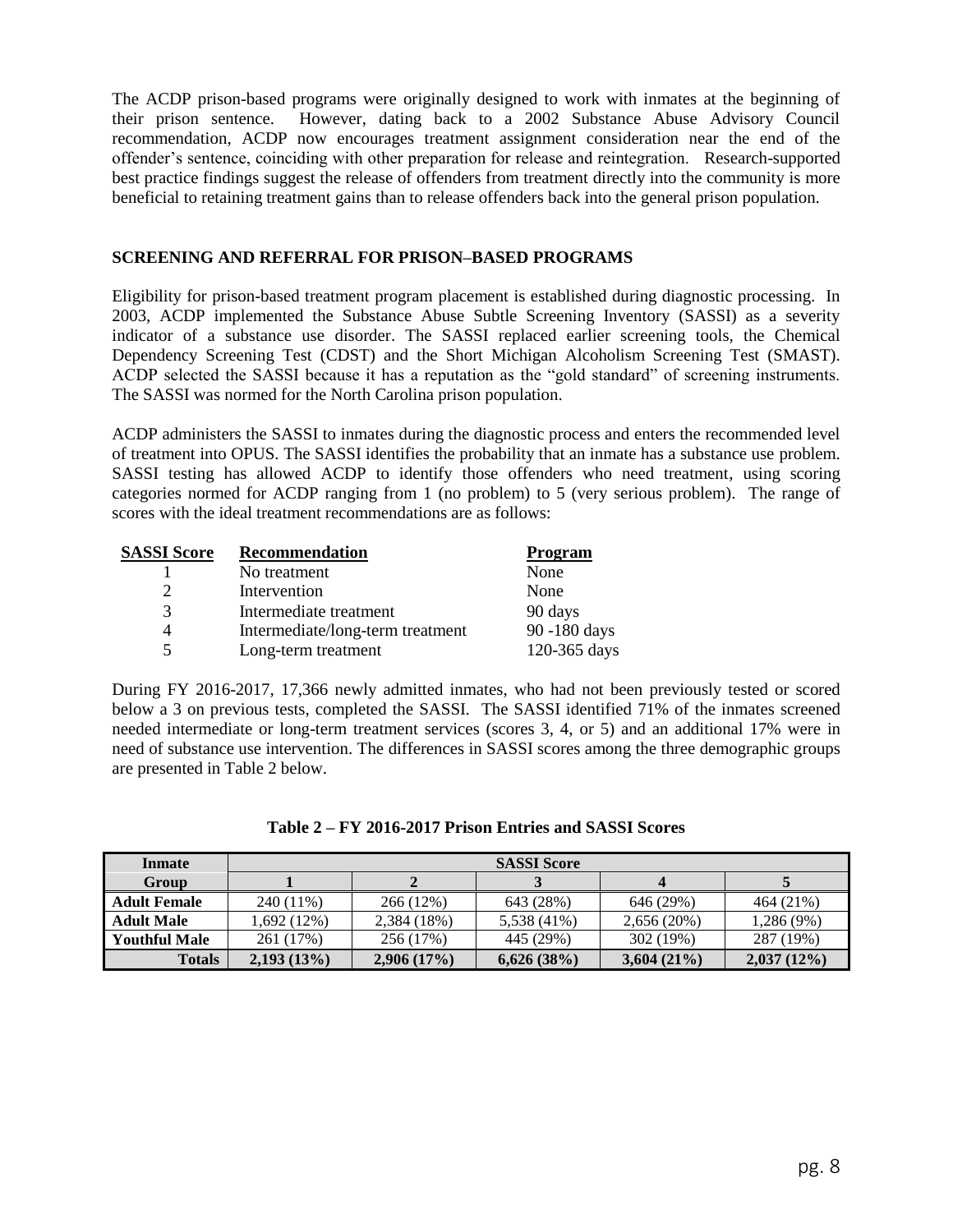Graph 1 reflects the percentage of SASSI scores of three or more by demographic group during the current and past five fiscal years indicating a need for intermediate or long-term treatment. The adult female and youthful male demographic groups demonstrated an increased need for treatment, whereas the adult male demographic group need for treatment remained the same in FY 2016-2017. The need for intermediate and long-term treatment for all three groups ranges from 67% to 78%.



Graph 2 compares FY 2016-2017 prison admissions by demographic group and each group's SASSI score of three or more, indicating the need for intermediate or long-term substance use disorder treatment.

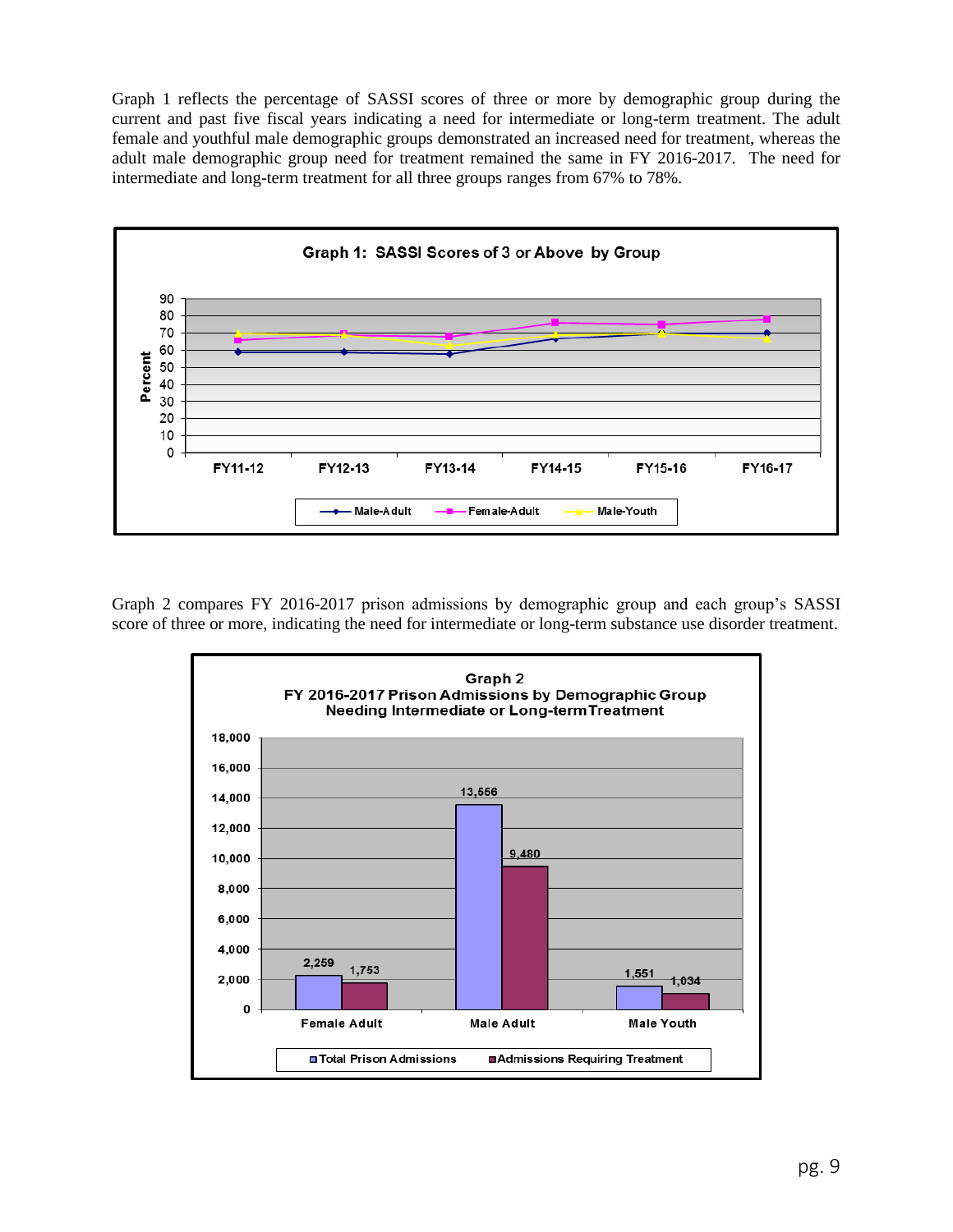As reflected in Graph 2, the youthful male and adult female demographic groups have smaller admission numbers than the male population, however during FY 2016-2017 the female demographic group had a higher percentage of population in need of intermediate or long-term treatment services, 78% of adult female admissions. Although the percentage of adult male admissions needing treatment is smaller than the adult female demographic group, the actual number of adult males 9,480 is the largest overall pool of admissions in need of intermediate or long-term substance use disorder treatment services. As noted later in this report, only 19% of males in need of long-term treatment services have a chance of placement in a long-term treatment program.

Of all the prison admissions during FY 2016-2017, 92% completed the SASSI. As reflected in Graph 3, with a slight increase in prison admissions in FY 2016-2017, SASSI screenings also increased from 16,722 in FY 2015-2016 to 17,366 in FY 2016-2017. Approximately 8% of inmates were not screened due in part of a serious health condition or a score of 3 or higher on a previous SASSI.



Prison case analysts assigned to the diagnostic centers use the SASSI scores entered by ACDP staff to determine priority for substance use disorder programming. A referral may be generated in OPUS by the case analyst if the inmate has a SASSI score of three or above providing prisons with an identified pool of inmates eligible for substance use disorder programming. Depending on program type and program space availability, some inmates who have completed the diagnostic process and are referred into the eligible pool will be transferred directly from the diagnostic center to a prison facility for ACDP program assignment. After arrival at the prison facility, the inmate is then assigned to the ACDP program on the *Inmate Activity Assignment* screen in OPUS. This is one of many opportunities for inmate assignment to an ACDP program.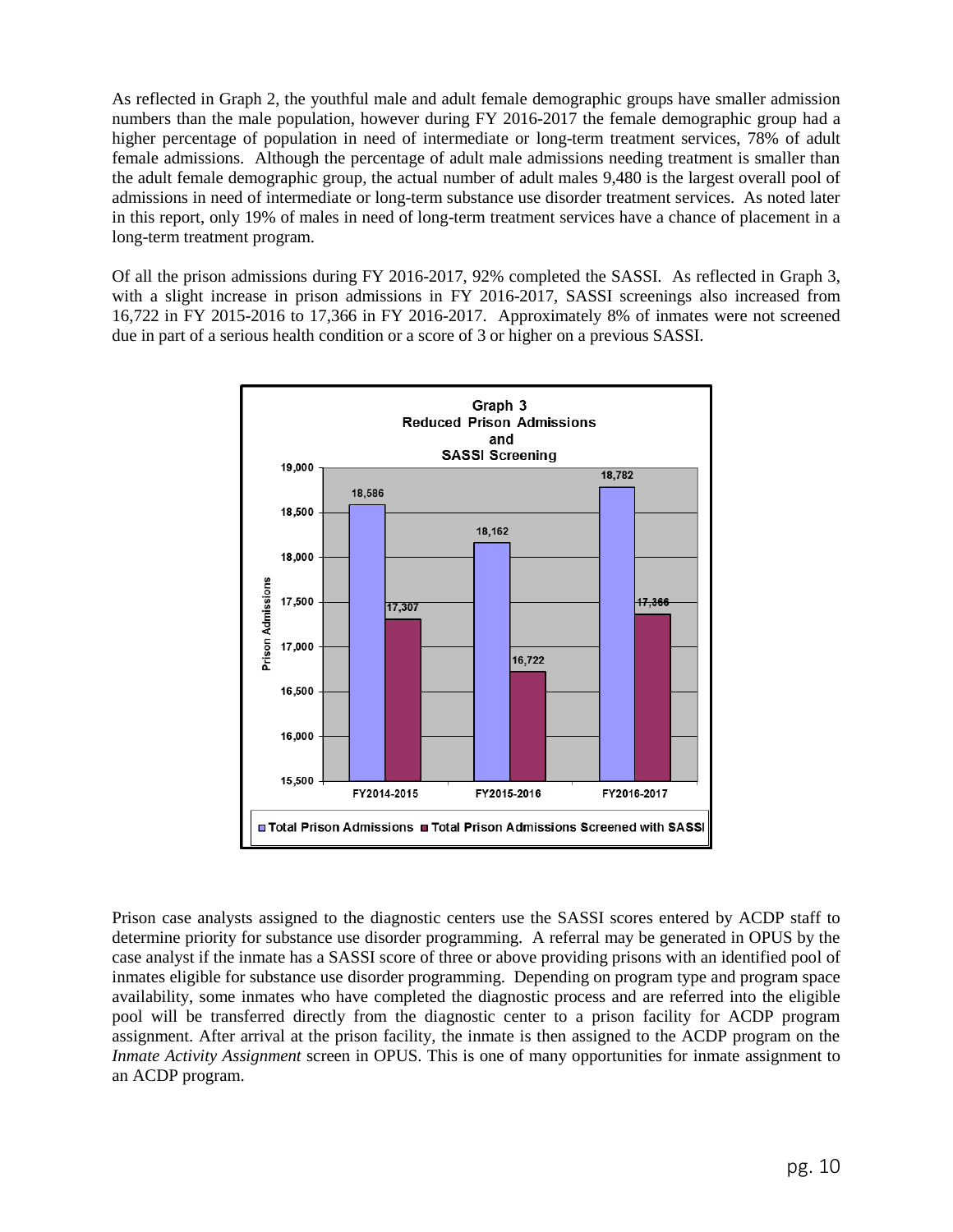Other inmates who have completed the diagnostic process and are eligible for substance use disorder programming are transferred to prisons and assigned to a prison unit case manager who may facilitate their transfer and assignment to an ACDP program, at a later date during their incarceration, based on ACDP bed availability. There are instances where inmates are not referred due to the inmate's need for other programs, scheduling constraints, operational needs in prisons, or sentences which are shorter than available treatment.

## **SCREENING AND REFERRAL FOR COMMUNITY-BASED PROGRAMS (DART CHERRY AND Black Mountain)**

G.S. §15A-1343(b)(3) mandates that participation of probationers in a residential program must be based on a screening and assessment that indicates a substance use disorder. Professionals from Treatment Accountability for Safer Communities (TASC) complete the assessment in the community to determine appropriateness of assignment to a community-based facility.

For probationers and parolees, Judges may order participation in a community-based residential treatment program as a condition of probation or the Post-Release Supervision and the Parole Commission may order participation as a condition of parole. Eligible offenses include driving while impaired or other drug related charges/convictions.

## **QUALITY ASSURANCE**

 **Clinical Supervision** is a formal process of professional support and learning which enables individual clinicians to develop knowledge and competence to meet ethical, professional, and bestpractice standards. Clinical Supervision provides staff the opportunity to develop and improve clinical skills, thus enhancing work satisfaction, reducing work stress, and giving program participants the best possible treatment. Clinical Supervision promotes quality clinical practice in addition to ensuring the safety and welfare of program participants.

"Clinical supervision has become the cornerstone of quality improvement in the substance abuse treatment field. In addition to providing a bridge between the classroom and the clinic, clinical supervision improves client care, develops the professionalism of clinical personnel, and imparts to and maintains ethical standards in the field."

*SAMHSA –Substance Abuse and Mental Health Services Administration*

The Alcoholism and Chemical Dependency Programs Section recognizes Clinical Supervision as an essential component of good quality clinical service provision and expects all staff engaged in clinical interaction with offenders to receive regular clinical supervision by suitably qualified supervisors and/or clinical supervisors approved by the [North Carolina Substance Abuse Professional Practice](http://www.ncsapcb.org/)  [Board](http://www.ncsapcb.org/) (NCSAPPB) and as required by North Carolina General Statute (G.S. §90-113.40).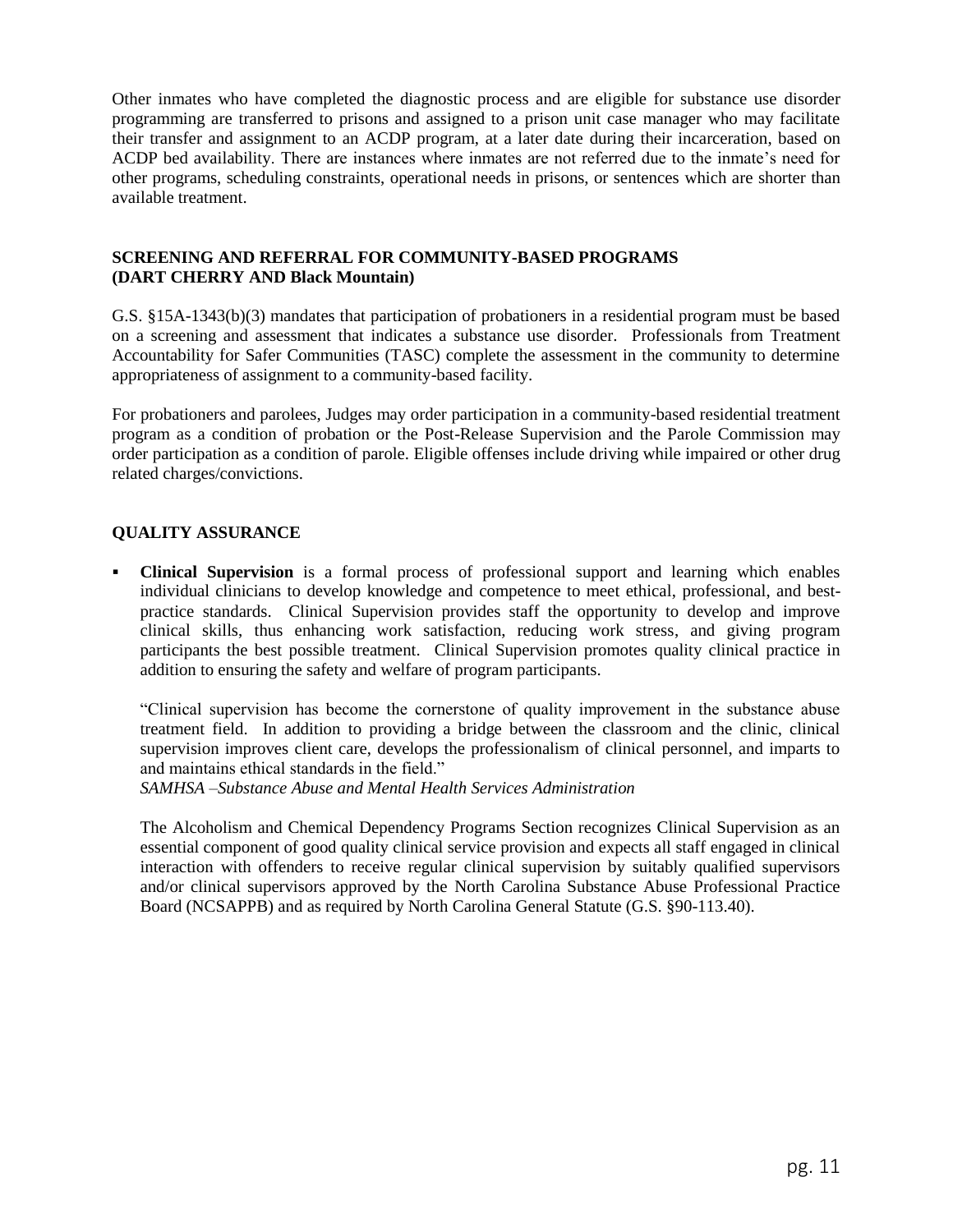## **Learning Labs**

All registrants and credentialed full or part-time counselors delivering substance use disorder services require Clinical Supervision. ACDP has approximately 125 employees who fall into this category. ACDP has developed the "Group Learning Lab" in an effort to provide another Clinical Supervision vehicle to meet the North Carolina Substance Abuse Professional Practice Board's expectation for clinical oversight of all providers of substance use disorder services, as required by North Carolina General Statute (G.S. §90-113.40).

The primary goal of the "Group Learning Lab" is to improve counselor skills in a process group setting. The lab is designed to provide three to four hours of Clinical Supervision monthly and may combine counselors from several programs affording them the opportunity to learn new methods of working effectively with various offenders. The design permits time for exploration of skills, teaching by master clinicians (LCAS and CCS), counselor role-plays, and feedback. This group format provides an excellent forum for counselors to practice skill development in a safe and supportive environment and to observe the modeling actions of how other counselors handle certain situations. ACDP implemented the "Group Learning Labs" in September 2009.

## **File Reviews**

To ensure compliance with the standards established for case management, electronic data entry, offender record content, and quality and appropriateness of services delivered; ACDP, working in conjunction with the NCDPS MIS, developed two formal treatment file review processes which may be utilized by ACDP; the Case File Review and the Peer Review. The data generated by each of these reviews enable ACDP to track the results of the established review elements thereby assisting management in the identification of areas that need additional attention, program strengths, job performance, and training needs.

*THIS AREA INTENTIONALLY LEFT BLANK*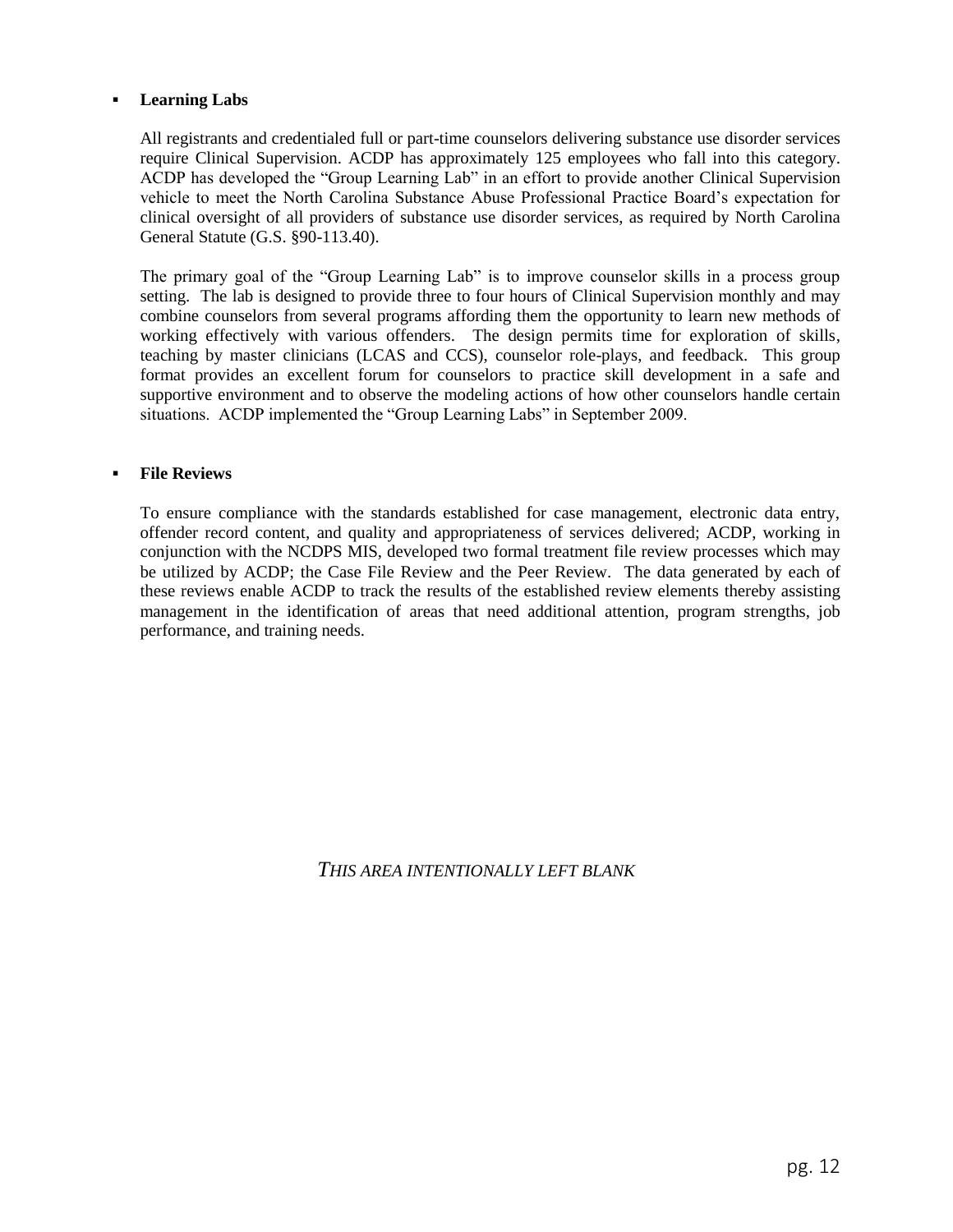## **Program Evaluation Tools**

NOTE: A more in-depth discussion on program evaluation tools begins on page 31.

#### Brief Situational Confidence Questionnaire:

The Brief Situational Confidence Questionnaire (BSCQ) assesses an offender's self-confidence to resist the urge to drink heavily or use drugs in eight situations. The tool evaluates the increase or decrease in self-efficacy from two different times and provides program feedback.

"Individuals in recovery have very different levels of confidence regarding their ability (self-efficacy) to change and abstain from substances. Some are overly confident, while others feel hopeless about achieving sobriety or even reducing use. Self-efficacy, particularly with respect to capabilities for overcoming alcohol dependence or abuse is an important predictor of treatment outcome. Selfefficacy questionnaires ask clients to rate how risky certain situations are and to estimate their confidence in how well they would do in avoiding the temptation to use substances in these situations. The numerical scores provide an objective measure of a client's self-efficacy for a specific behavior over a range of provocative situations." *Substance Abuse and Mental Health Services Administration (SAMHSA)*

ACDP implemented the BSCQ in the intermediate programs, long-term programs, and DART Cherry program in September 2009. Black Mountain Substance Abuse Treatment Center for Women Black Mountain Substance Abuse Treatment Center for Women implemented the BSCQ in November 2010.

#### Criminal Thinking Scales:

The Criminal Thinking Scale (CTS) was developed by the Institute of Behavioral Research at Texas Christian University in Dallas, Texas in an effort to provide criminal justice treatment providers with a brief and cost-effective tool for measuring the criminal thinking among offenders. Criminal justice literature highlights criminal thinking as one of several key determinates of an individual's willingness to commit crime both before and after criminal justice sanctions have been applied. The instrument uses six scales that represent distinct elements of anti-social cognitions and attitudes based on a national sample of male and female offenders. The results of the CTS survey provide treatment programs with a method to document the impact of program interventions and the change in offender thinking and attitudes that have been associated with drug use and criminal activity.

ACDP long-term programs implemented the CTS in FY 2007-2008. Intermediate programs and the DART Cherry program implemented the CTS in March 2010. Black Mountain Substance Abuse Treatment Center for Women implemented the CTS in November 2010.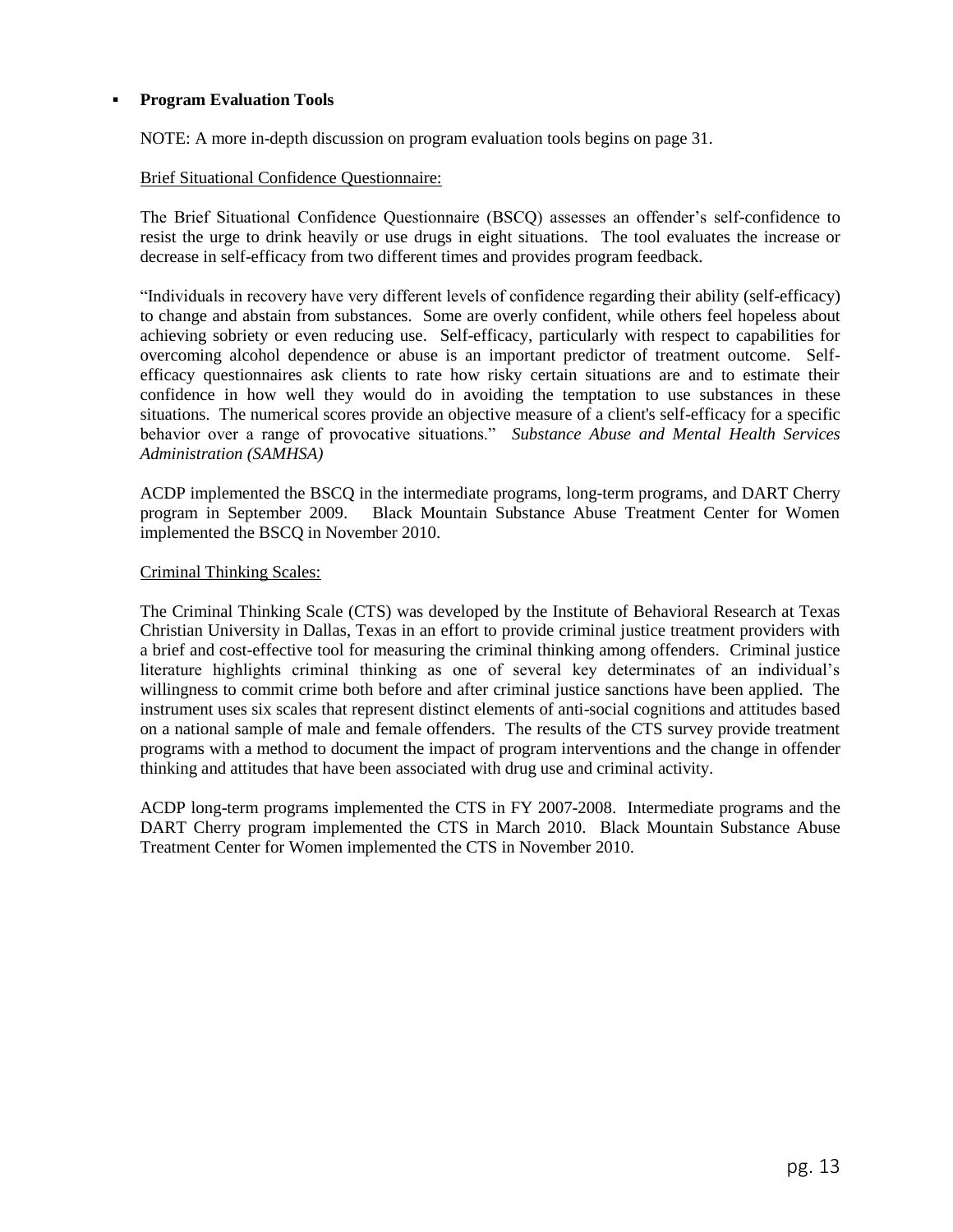## **Training**

Trainings during FY 2016-2017 focused on enhancing professional development by providing approved hours for counselor certification/recertification. The ACDP trainer facilitated approximately 251 hours of training. The following training modules were offered during FY 2016-2017:

- $\leftarrow$  HIV/Aids and Ethics
- Difficult Clients
- Documentation
- Anger Management
- Relapse Prevention
- Crisis Intervention Training
- Stress and Self-Care

Multiple outside agency staff participates in ACDP trainings:

- Treatment Accountability for Safer Communities (TASC)
- Department of Community Correction (Probation and Parole)
- Department of Health and Human Services
- Department of Social Services
- Drug Treatment Court
- Federal Bureau of Prisons
- NCDPS Nursing Staff
- NCDPS Social Worker Staff
- NCDPS Psychiatric & Psychological Services
- ACDP Student Interns
- Alcohol & Drug Services (ADS-Guilford)
- Coastal Horizons
- Fellowship Hall
- Youth in Transition
- Youth Villages
- Cognitive Connections
- Western Piedmont Community College
- Juvenile Justice Staff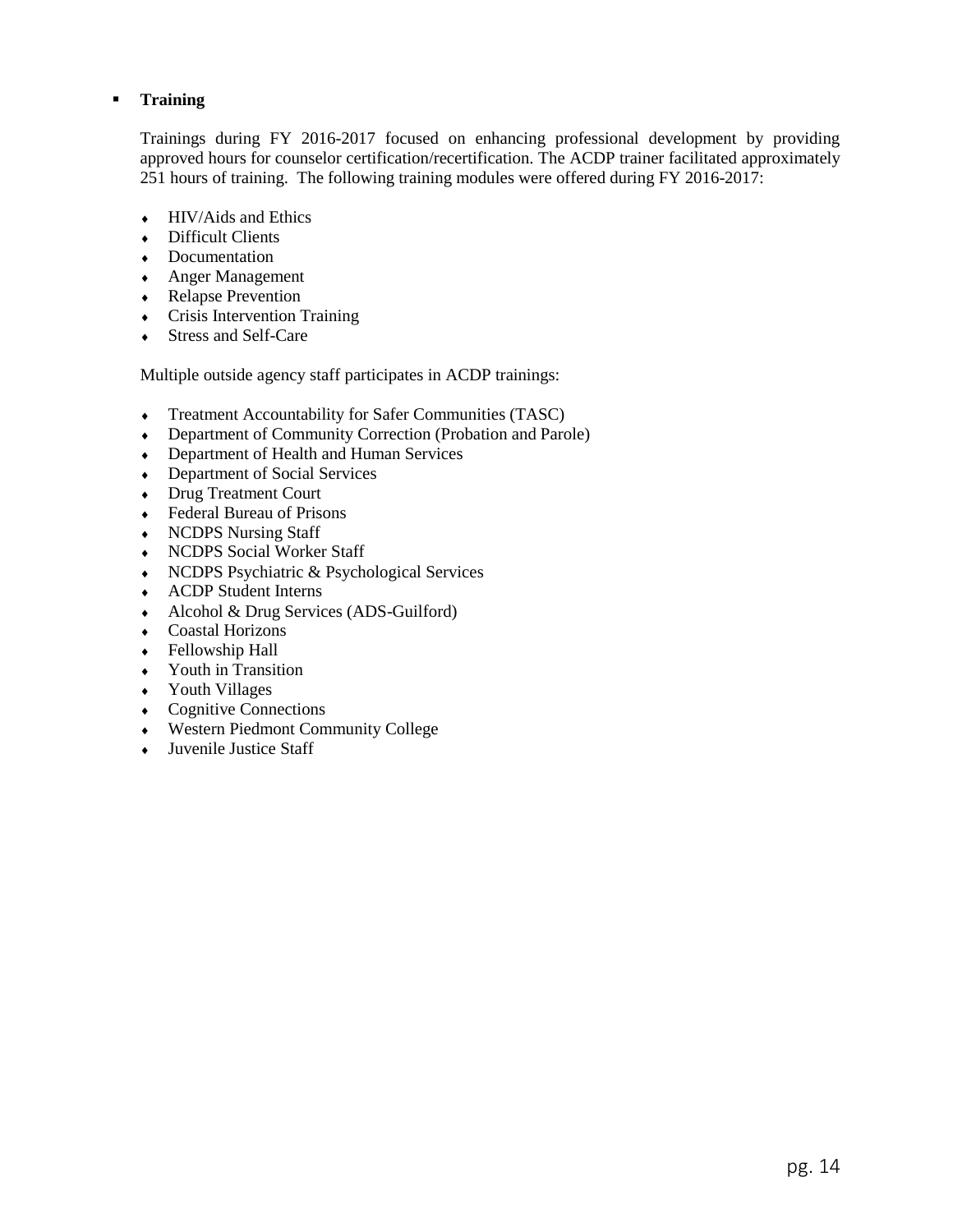## **1) DETAILS OF NEW INITIATIVES, EXPANSIONS OR REDUCTION OF PROGRAMS**

## <span id="page-15-0"></span>**NEW INITIATIVE AND PROGRAM EXPANSIONS**

**Foothills Correctional Institution:** In collaboration with Prisons, ACDP selected Foothills Correctional Institution to house the treatment slots formerly based at Polk Correctional Institution. ACDP opened the Substance Abuse Academic/Vocational youthful male, 32 bed, 180-day intermediate program at Foothills Correctional in October 2016. The assigned inmates are engaged in substance use disorder treatment while also participating in academic/vocation training. Although the Polk Correctional Institution program suspended operations, ACDP was able to retain all staff by permanently reassigning them to existing ACDP programs.

**Southern Correctional Institution:** In September 2016, ACDP completed the transition of the Southern Correctional Institution Residential Substance Abuse Treatment (RSAT) program to a fully state-funded intermediate program, thereby allowing those RSAT dollars to be used at the Dan River Prison Work Farm program. During this transition ACDP was able to retain all current staff.

## **PROGRAM REDUCTIONS**

**Piedmont Correctional Institution (Medium):** In April 2017, the Piedmont Correctional Institution (Medium) program was officially suspended. The Piedmont Correctional Institution (Medium) program was an adult male, 64 bed, 90-day intermediate program. The program's suspension was due to the NCDPS Prisons' re-missioning the facility to full diagnostic status requiring displacement of the program beds. ACDP worked in collaboration with Prisons to identify Lincoln Correctional Center to house the program beds and offer similar services, projected to begin operations in November 2017. Although the Piedmont Correctional Institution (Medium) program suspended operations, ACDP was able to retain all program staff by reassigning them to existing ACDP programs.

*THIS AREA INTENTIONALLY LEFT BLANK*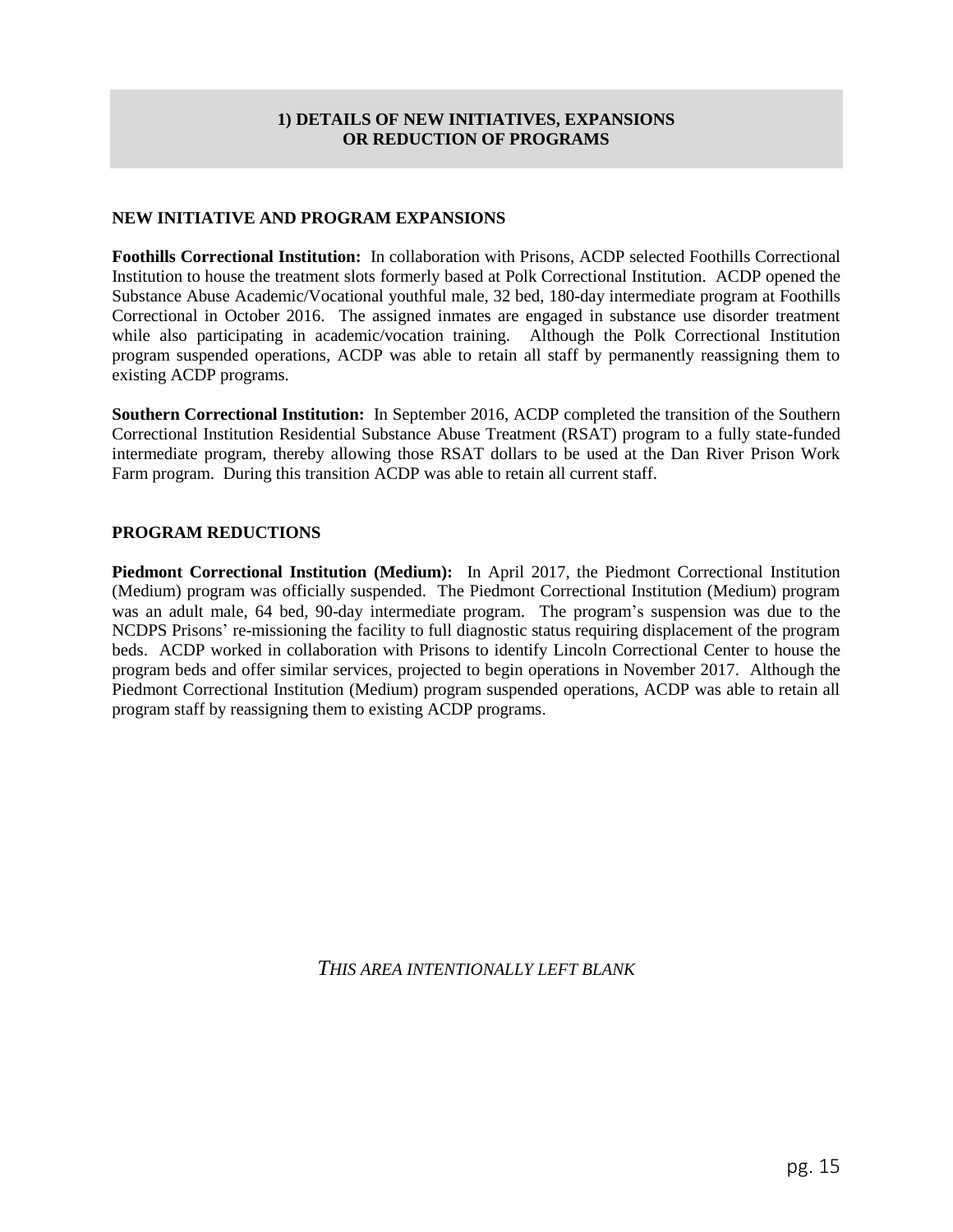## **2) DETAILS OF TREATMENT EFFORTS CONDUCTED IN CONJUNCTION WITH OTHER DEPARTMENTS**

#### <span id="page-16-0"></span>**North Carolina Department of Health and Human Services (NCDHHS); Division of Mental Health, Developmental Disabilities, and Substance Abuse (DD, MH, SAS); Justice System Innovations**

The Alcoholism and Chemical Dependency Programs Section management continue to meet with DHHS as set forth in G.S. §148-19d and the Memorandum of Agreement between DHHS and the North Carolina Department of Public Safety. ACDP meets with DHHS on the proposed monitoring schedule, the tool used by DHHS for the evaluation of ACDP programs, and to receive DHHS feedback. Each intensive outpatient program is evaluated every two years and each residential program is evaluated every year. The evaluation includes a review of records, observations, and interviews with staff. The DHHS monitoring tool utilized during program evaluations consists of selected standards from the national Commission on Accreditation of Rehabilitation Facilities (CARF) Behavioral Health Standards Manual. Feedback from DHHS is used to improve treatment services provided by the section.

#### **North Carolina Department of Health and Human Services (NCDHHS); Division of Mental Health, Developmental Disabilities and Substance Abuse (DD, MH, SAS); Treatment Accountability for Safer Communities (TASC)**

G.S. §15A-1343(b)(3) mandates that probationers in a residential treatment program must be screened and assessed for chemical dependency. Professionals from TASC complete the offender's assessment in the community to determine appropriateness for assignment to either DART Cherry for male offenders or to Black Mountain Substance Abuse Treatment Center for Women for female offenders. TASC professionals work closely with both community-based treatment facilities to determine if an offender is appropriate for residential treatment. TASC assessments include a summary of the offender's medical and psychiatric conditions and any current prescribed medications. Upon release from either residential facilities, the TASC professional is instrumental in ensuring offenders have outpatient treatment providers upon their return to the community.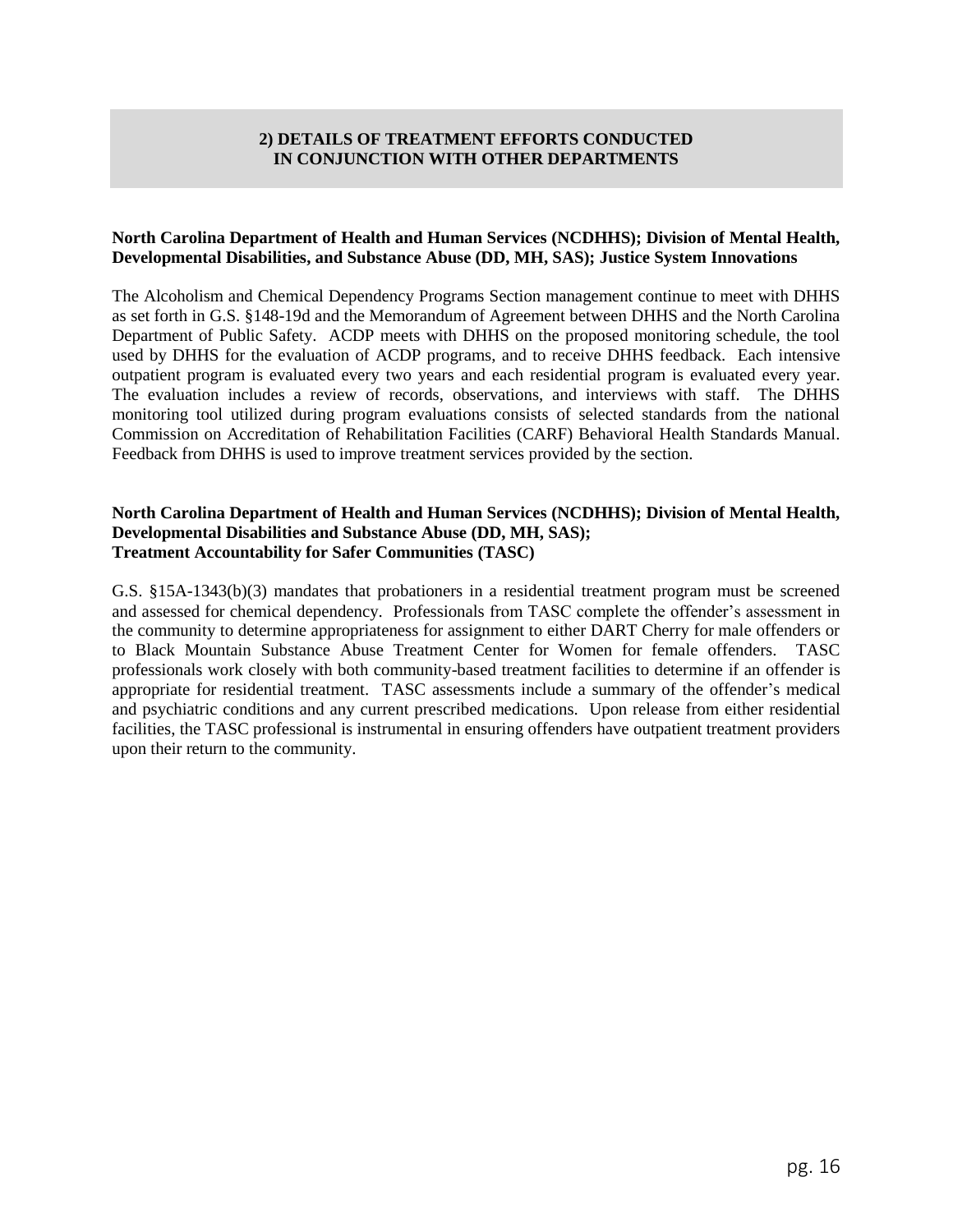## <span id="page-17-0"></span>**3) UTILIZATION OF THE COMMUNITY-BASED PROGRAMS AT DART CHERRY AND BLACK MOUNTAIN SUBSTANCE ABUSE TREATMENT CENTER FOR WOMEN**

## **COMMUNITY-BASED RESIDENTIAL TREATMENT**

The Alcoholism and Chemical Dependency Programs Section has two community-based residential treatment facilities, DART Cherry and Black Mountain Substance Abuse Treatment Center for Women.

Judges may order participation in a community-based residential treatment program as a condition of probation or Post-Release Supervision and the Parole Commission may order participation as a condition of parole. As noted on the previous page, G.S. §15A-1343(b)(3) mandates that participation of probationers in a residential program must be based on a screening and assessment that indicates a substance use disorder. Professionals from Treatment Accountability for Safer Communities (TASC) complete the assessment in the community to determine appropriateness.

Both programs are dedicated to a holistic treatment approach and address individual needs in six major life areas: (1) alcohol and drug use, (2) medical and physical health, (3) education and vocational, (4) family/social, (5) legal status and (6) psychological and mental health diagnosis. Facility counselors are trained in substance use disorder recovery principles and are licensed, certified, or registered with appropriate state counseling practice boards.

Upon completion of a community-based residential treatment program, the offender's counselor develops a comprehensive aftercare plan. The aftercare plan is included in the case file material which is returned to the offender's supervising probation/parole officer to ensure continued treatment follow-up in the community and the completion of the aftercare plan.

The ACDP community-based facilities do not have detoxification units. Offenders requiring intensive detoxification including hospital accommodations/monitoring are not appropriate for assignment to a residential treatment bed (including priority beds) at a community-based facility.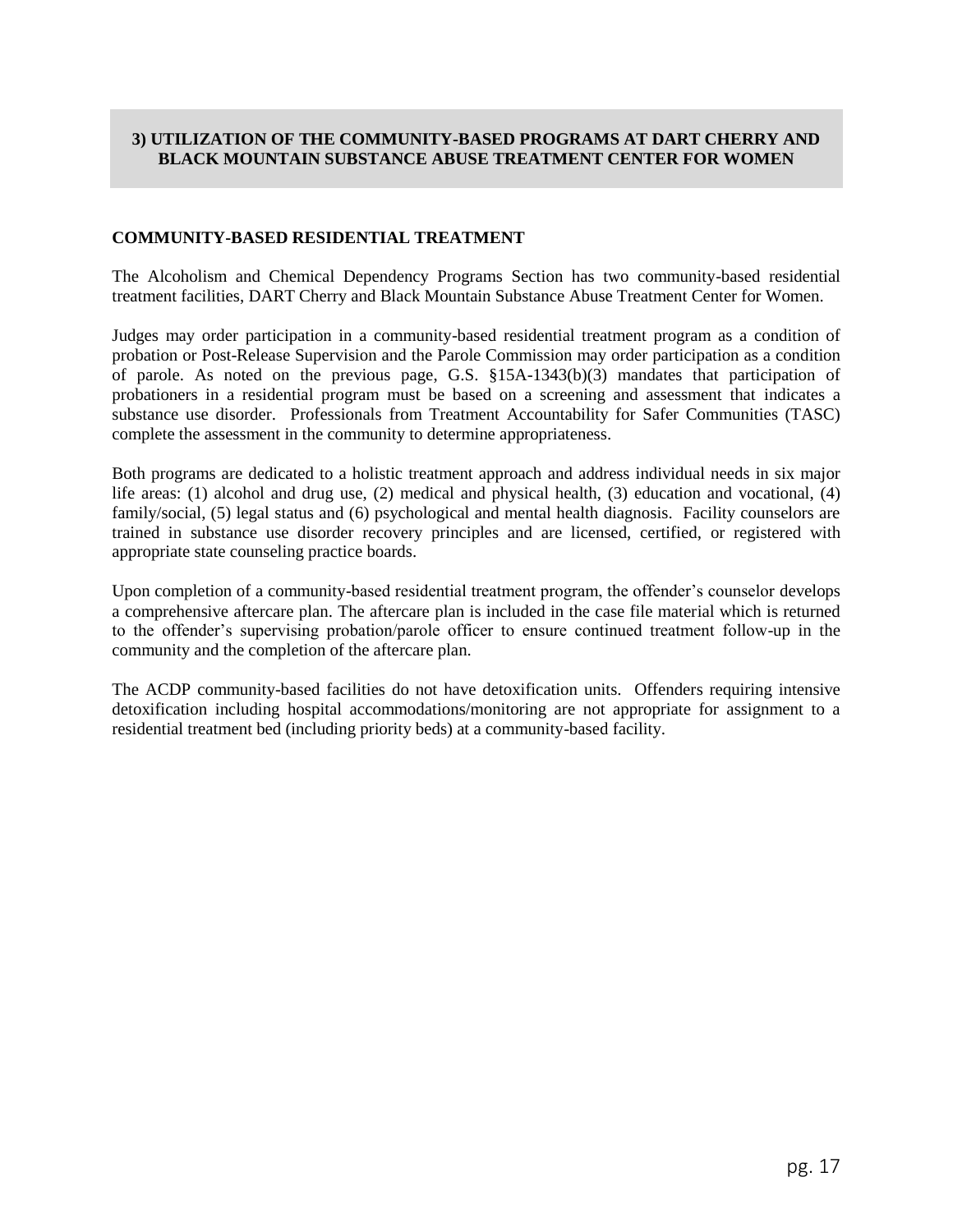## **DART CHERRY**

DART Cherry is a 300 bed community-based residential facility located in Goldsboro, NC providing substance use disorder treatment services to male probationers and parolees. During FY 2016-2017, the facility had 1,387 admissions into the program as noted in Table 3. DART Cherry has enrollments and exits monthly.

The facility has three 90-day Modified Therapeutic Community programs in separate buildings, each with 100 treatment beds. The Modified Therapeutic Community model views addiction as a disorder of the whole person. Treatment activities promote an understanding of criminal thinking in relation to substance use behavior and engage the offender in activities that encourage experiential and social learning. The community of offenders is the main catalyst in bringing about change. The Modified Therapeutic Community programs admit three cohorts of offenders through the 90-day period. This entry style allows the more senior offenders to provide a positive and guiding influence on new offenders coming into the program.

DART Cherry also maintains five treatment slots that are designated as "priority" beds available for probationers or parolees who are experiencing problems related to severe substance use and are in need of immediate admission to the 90-day residential treatment program.

| <b>Program Type and</b>    | <b>Offenders</b> | <b>Percent of</b>      |
|----------------------------|------------------|------------------------|
| <b>Type of Supervision</b> | <b>Enrolled</b>  | <b>Annual Enrolled</b> |
| 90-day Parole              | 34               | 2%                     |
| 90-day Probation           | 1.353            | 98%                    |
| <b>Totals</b>              | 1.387            | 100%                   |

**Table 3 – FY 2016-2017 DART Cherry Enrollments**

Table 4 below presents the exits from DART Cherry for FY 2016-2017. Completions, or the satisfactory participation in the program for the required number of treatment days, represented 73% of the exits. When compared to FY 2015-2016, completions experienced a slight increase from 72% and absconded/withdrawal experienced a slight decrease from 13%. All other exit types remained the same.

| <b>Exit Reason</b>                 | $90$ -Day<br>Program |       |
|------------------------------------|----------------------|-------|
| <b>Completed</b>                   | 836                  | 73%   |
| Absconded/Withdrawn                | 138                  | 12%   |
| <b>Transferred/Released</b>        | 8                    | $1\%$ |
| <b>Removed/Discipline</b>          | 123                  | 11%   |
| <b>Inappropriate for Treatment</b> | 30                   | 2%    |
| Other                              | 10                   | $1\%$ |
| <b>Totals</b>                      | 1.145                | 100%  |

| Table 4 - FY 2016-2017 DART Cherry Exits |  |  |  |  |
|------------------------------------------|--|--|--|--|
|------------------------------------------|--|--|--|--|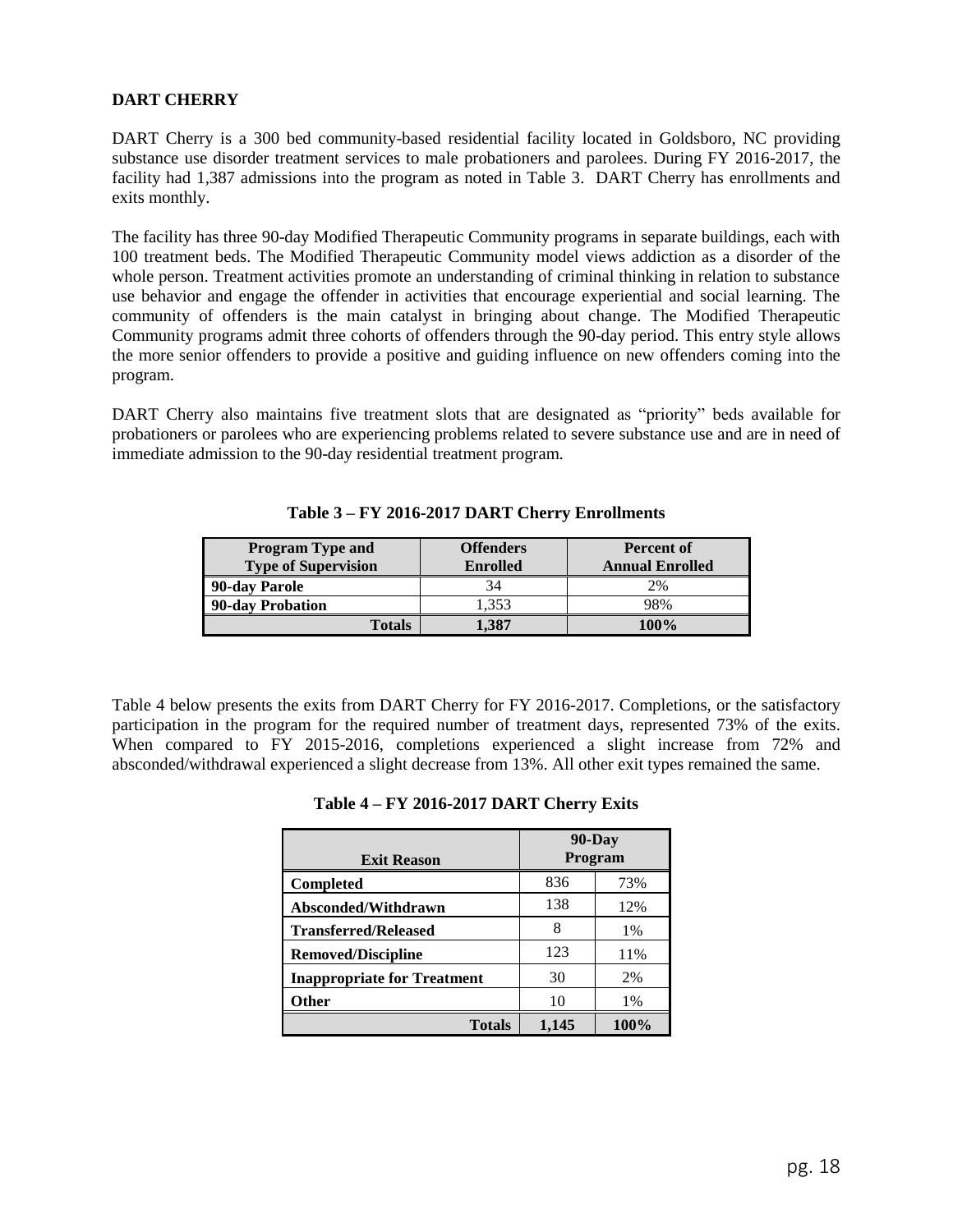## **DART Cherry Additional Programing**

The following career and personal enrichment classes are provided to DART Cherry residents through partnership with Wayne Community College.

#### Basic Skills Class

The participants who successfully complete the Basic Skills Class are eligible to test for their GED or High School Equivalency Diploma (HSE). By completing the test, participants will earn their High School Diploma, which may lead to attending college, and/or obtaining a better job.

For FY 2016-2017, Wayne Community College conducted 36 Basic Skills Classes, with 588 participants enrolled. A Total of 55 participants graduated and obtained their High School Equivalency Diploma.

#### Building Opportunities and Skills for Success (BOSS)

The BOSS class is an Entrepreneurship class that improves communication, listening, and peer relationship skills, enhances the capability for problem-solving and creative thinking, increases sense of self-worth, teaches respect of people and things, teaches responsibility to self and community, teaches the value of teamwork, and helps participants become more aware of new and learned skills.

For FY 2016-2017, Wayne Community College conducted 87 BOSS classes, with 1063 participants successfully completing the class.

#### Employment Readiness Program (ERP)

The ERP class provides participants basic job readiness training with step-by-step instructions for conducting a job search, interviewing skills, and tips for making a good first impression. It also reviews how to complete an application, resume guidelines, preparing for the interview, and workplace basics. The ERP class covers interpersonal skills, teamwork, communication, integrity, professionalism, problem solving, decision making, dependability, information processing, adaptability, and an introduction to entrepreneurship. Upon completion participants may test for the National Career Readiness Certificate which assesses three areas: reading for information, locating information n, and applied mathematics.

For the FY 2016-2017, Wayne Community College conducted 39 total classes, with 699 participants successfully completing the class. A Total of 219 participants were tested and 206 earned a National Career Readiness Certificate.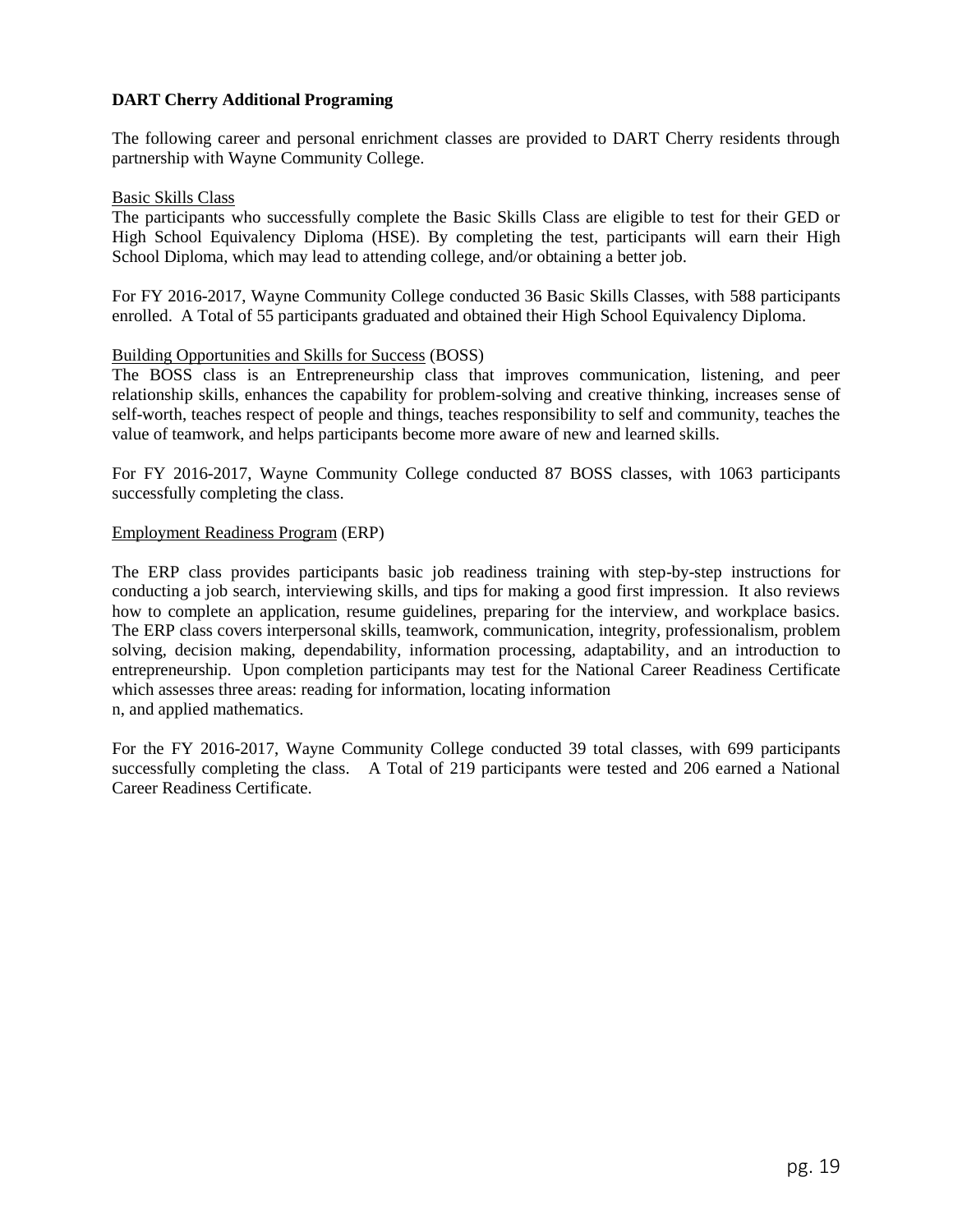#### **BLACK MOUNTAIN SUBSTANCE ABUSE TREATMENT CENTER FOR WOMEN**

Black Mountain Substance Abuse Treatment Center for Women (Black Mountain) is a 60 bed community-based residential facility located in Black Mountain, NC providing substance use disorder treatment services to female probationers and parolees. During FY 2016-2017, the facility had 315 admissions into the program as noted in Table 5. Black Mountain has weekly enrollment and exits.

The facility's treatment activities encourage healthy social living skills, integrate cognitive-behavior interventions using the core curriculum "Residential Drug Abuse Program", provide motivational enhancement therapy, utilize selected material from Stephanie Covington's work addressing women's recovery/trauma, and introduce the program participants to a variety of self-help recovery groups.

| <b>Program Type and Type of</b><br><b>Supervision</b> | <b>Offenders</b><br><b>Enrolled</b> | <b>Percent of</b><br><b>Annual Enrolled</b> |
|-------------------------------------------------------|-------------------------------------|---------------------------------------------|
| 90-day Parole                                         |                                     | 1%                                          |
| 90-day Probation                                      | 312                                 | 99%                                         |
| <b>Totals</b>                                         | 315                                 | 100%                                        |

**Table 5 – FY 2016-2017 Black Mountain Enrollments**

Table 6 below presents the exits from Black Mountain for FY 2016-2017. Completions, or the satisfactory participation in the program for the required number of treatment days, represented 75% of the exits. When compared to FY 2015-2016, completions experienced a decrease from 82%, absconded/withdrawn experienced an increase from 3%, removed/discipline experienced an increase from 7%, and inappropriate for treatment experienced an increase from 6%. All other exit types remained the same.

| 90-Day Program<br><b>Exit Reason</b> |     |      |
|--------------------------------------|-----|------|
| Completed                            | 196 | 75%  |
| Absconded/Withdrawn                  | 13  | 5%   |
| <b>Transferred/Released</b>          |     | 1%   |
| <b>Removed/Discipline</b>            | 25  | 10%  |
| <b>Inappropriate for Treatment</b>   | 21  | 8%   |
| Other                                |     | 1%   |
| <b>Totals</b>                        | 260 | 100% |

**Table 6 – FY 2016-2017 Black Mountain Exits**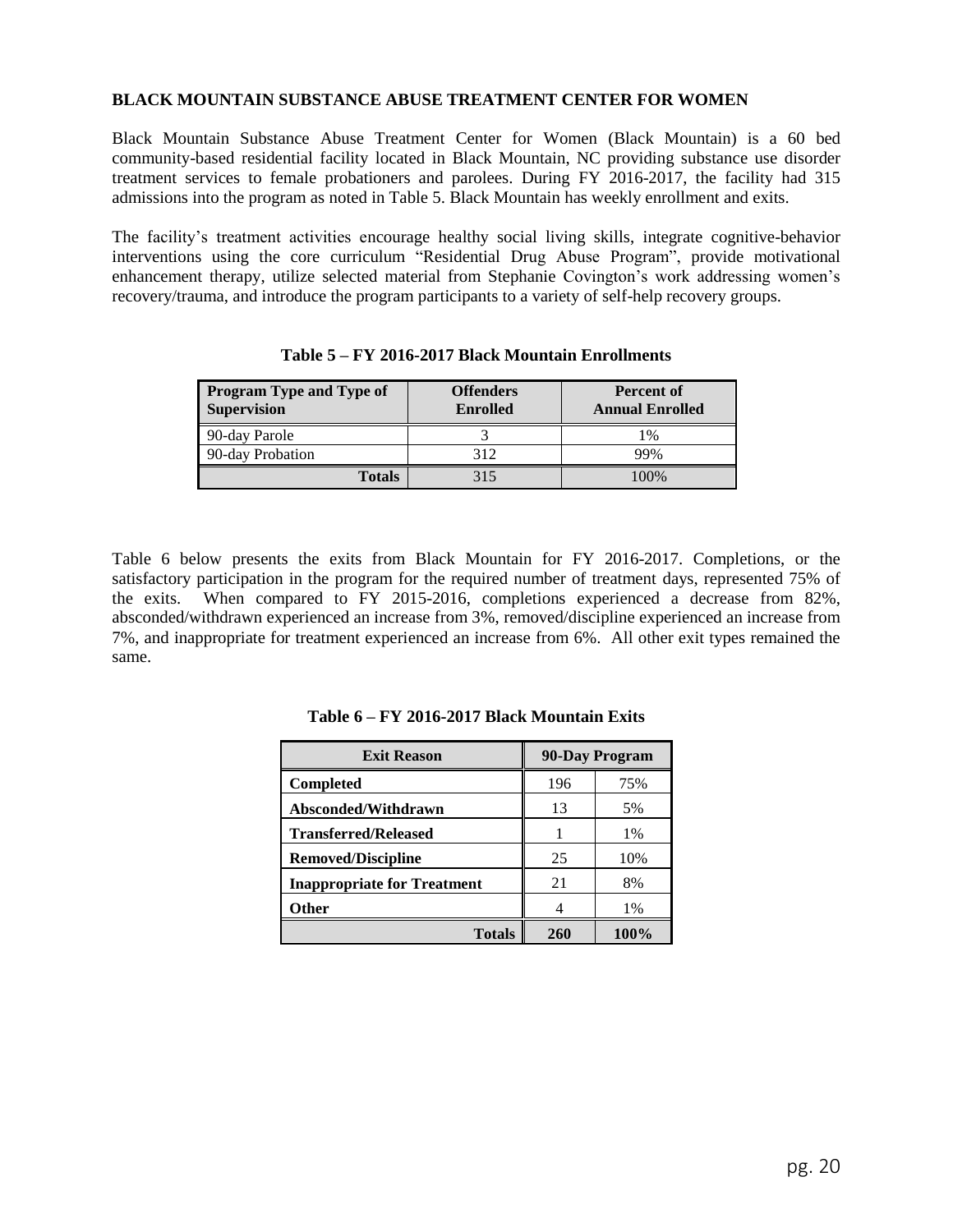#### **Black Mountain Additional Programing**

Career and personal enrichment classes are provided to Black Mountain residents through partnership with Asheville-Buncombe Technical Community College (AB Tech). For FY 2016-2017, AB Tech conducted classes allowing participants to earn a total of 278 certificates. The following classes were offered:

#### Hospitality (Certification Class)

The Hospitality class utilizes industry and local hospitality standards and practices to provide participants with the fundamental knowledge and practical skills necessary for successful employment in entry-level hospitality positions. Upon successful completion, the participants receive a nationally recognized certificate in the hospitality field. This certificate will assist with obtaining gainful employment.

For FY 2016-2017, AB Tech conducted classes allowing 47 students to complete and pass the test with honors which earned them two nationally recognized certifications per student for a total of 94 certificates.

#### ServSafe Food Handler (Certification Class)

The ServSafe program helps prepare participants for the ServSafe Food Protection Manager Certification exam. Training covers the importance of food safety, good personal hygiene, cleaning and sanitizing, food safety regulations, safe food preparation, cooking, time and temperature control, preventing crosscontamination, methods of thawing, cooling and reheating food, receiving and storing food, and more. Upon successful completion, the participants receive a certificate; this certificate will assist with obtaining gainful employment.

For FY 2016-2017, AB Tech conducted classes allowing 66 students to successfully complete the course and earn their nationally recognized certificates.

#### Money Smart

The Money Smart class focuses on practical matters, such as banking, saving, budgets, retirement funds, and investing. The class also covers the substance use problems surrounding money, such as delayed gratification, self-sabotage, and spending triggers.

For FY 2016-2017, AB Tech conducted classes allowing 56 students to successfully complete the course and earn an AB Tech Certificate.

#### Computer Basics

The Computer Basics class participants learn the parts of a computer and how they work together, basic keyboarding, using a mouse or touchpad, opening and closing applications, using common programs (Notepad and Microsoft Office), internet basics, internet safety, and email etiquette. By the end of the course, each participant composes and saves a resume to a flash drive. The flash drives are kept in the participant's transition folder for their transition back into the community.

For FY 2016-2017, AB Tech conducted classes allowing 41 students to successfully complete the course and earn an AB Tech Certificate.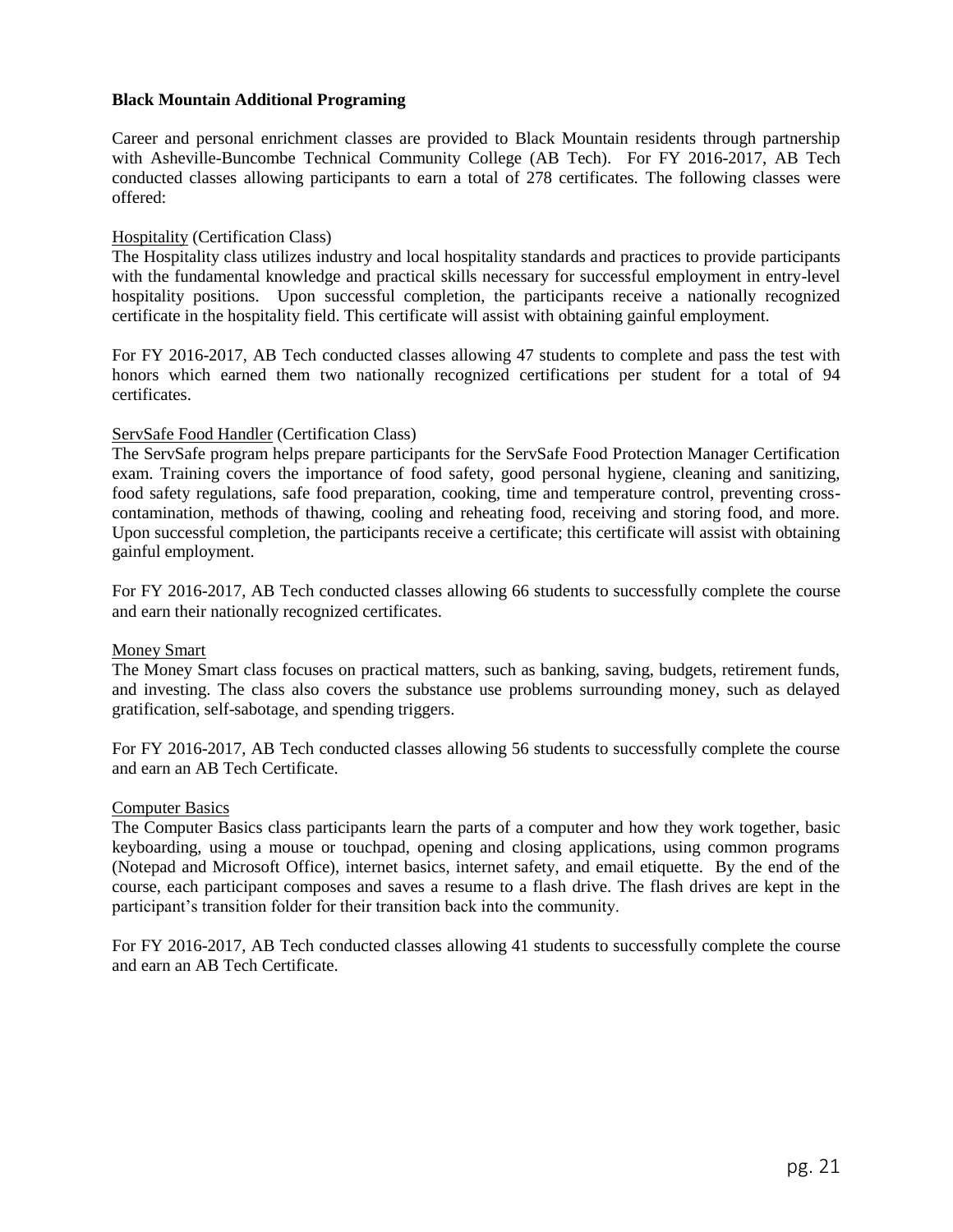## Working Smart

The Working Smart class participants learn soft skills for workplace and life skills that enhance their productivity and increase their value to employers. The Working Smart class provides the tools to help participants keep a job, excel at their job, and be more productive.

For FY 2016-2017, AB Tech conducted classes allowing 12 students to successfully complete the course and earn an AB Tech Certificate.

#### Pathways to Employment

The Pathways to Employment participants learn how to get and keep a job. The course covers resumes, cover letters, networking, job preparation, interviewing, dress/body language, resources, starting your own business and working with others.

For FY 2016-2017, AB Tech conducted classes allowing 9 students to successfully complete the course and earn an AB Tech Certificate.

## *THIS AREA INTENTIONALLY LEFT BLANK*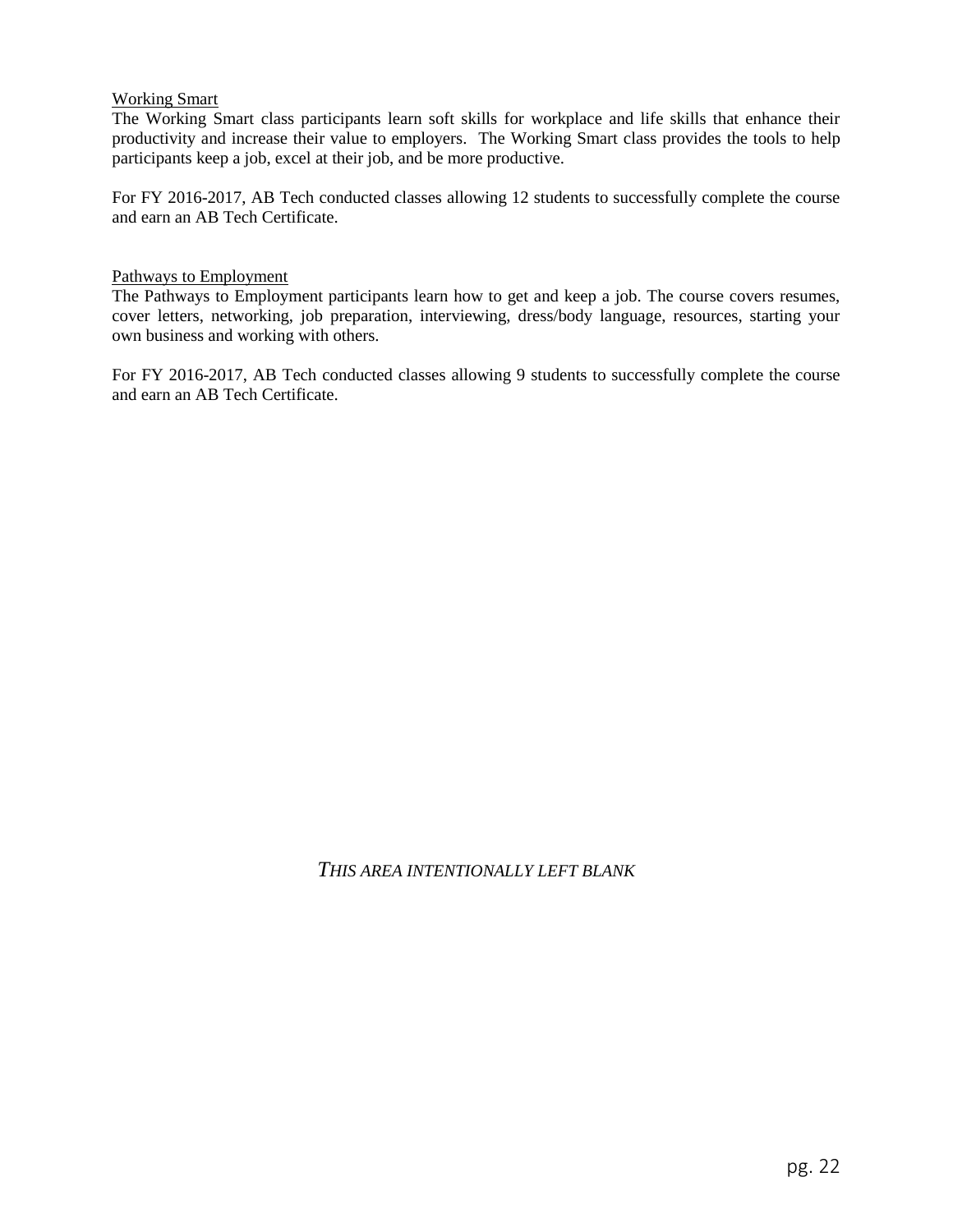#### <span id="page-23-0"></span>**6) STATISTICAL INFORMATION ON EACH DIVISION OF ADULT CORRECTION PROGRAM: THE NUMBER OF CURRENT INMATES WITH A SUBSTANCE USE PROBLEM REQUIRING TREATMENT, NUMBER OF TREATMENT SLOTS, NUMBER OF INMATES WHO HAVE COMPLETED TREATMENT, AND A COMPARISON OF AVAILABLE TREATMENT SLOTS TO ACTUAL UTILIZATION RATES**

#### **INTERMEDIATE TREATMENT PROGRAMS**

In the beginning of FY 2016-2017, ACDP intermediate treatment programs were available in 13 prison facilities across the state with program lengths ranging from 90 to 180 days. With the Southern Correctional Institution completing the transition from a long-term Residential Substance Abuse Treatment (RSAT) program to a fully state-funded intermediate program, the Foothills Correctional Institution beginning operations, and the Piedmont Correctional Institution (Medium) program suspending services, ACDP was able to maintain intermediate treatment programs to at least 13 prison facilities through the fiscal year. Intermediate programs begin with a mandatory orientation period, where ACDP staff members conduct assessments to confirm the inmate's need for treatment. After the orientation and depending upon the results of the assessment and the inmate's level of motivation, the inmate may opt to leave the program. Otherwise, the inmate will continue through the treatment process. Treatment involves lectures, group counseling, individual counseling, and is designed to break through denial about the substance use problems and introduce the inmate to recovery-based thinking and actions.

Table 7 below presents data on the enrollment into the ACDP intermediate programs. The majority of the programs are open-ended and the weekly enrollments and exits are coordinated with prison transfer schedules. This coordination results in fluctuations in the number of inmates actually enrolled in the treatment program.

The overall capacity utilization rate for intermediate programs has a slight decreased from 86% in FY 2015- 2016 to 85% in FY 2016-2017. Additional information on these programs is provided in Table 7 below.

| <b>Facility</b>                                | <b>Treatment</b><br><b>Slots</b> | Annual<br><b>Enrollment</b> | Average<br>Daily<br><b>Enrollment</b> | <b>Days</b><br>with<br><b>Inmates</b> | Capacity<br><b>Utilization</b><br>Rate $(\% )$ |
|------------------------------------------------|----------------------------------|-----------------------------|---------------------------------------|---------------------------------------|------------------------------------------------|
| <b>NC Correctional Institution for Women</b>   | 68                               | 311                         | 52                                    | 365                                   | 76%                                            |
| <b>Piedmont Correctional Institution (Med)</b> | 64                               | 267                         | 47                                    | 291                                   | 73%                                            |
| <b>Piedmont Correctional Institution (Min)</b> | 33                               | 227                         | 29                                    | 365                                   | 88%                                            |
| <b>Southern Correctional Institution</b>       | 32                               | 163                         | 27                                    | 365                                   | 84%                                            |
| <b>Foothills Correctional Institution</b>      | 32                               | 165                         | 25                                    | 262                                   | 75%                                            |
| <b>Harnett Correctional Institution</b>        | 33                               | 188                         | 29                                    | 365                                   | 88%                                            |
| <b>Pender Correctional Institution</b>         | 106                              | 694                         | 98                                    | 365                                   | 92%                                            |
| <b>Johnston Correctional Institution</b>       | 68                               | 377                         | 60                                    | 365                                   | 88%                                            |
| <b>Lumberton Correctional Center</b>           | 64                               | 356                         | 57                                    | 365                                   | 89%                                            |
| <b>Catawba Correctional Center</b>             | 32                               | 198                         | 29                                    | 365                                   | 91%                                            |
| <b>Craggy Correctional Center</b>              | 68                               | 426                         | 62                                    | 365                                   | 91%                                            |
| <b>Swannanoa Correctional Center for Women</b> | 60                               | 276                         | 50                                    | 365                                   | 83%                                            |
| <b>Rutherford Correctional Center</b>          | 34                               | 204                         | 30                                    | 365                                   | 88%                                            |
| <b>Alexander Correctional Center</b>           | 80                               | 523                         | 69                                    | 365                                   | 86%                                            |
| <b>Totals</b>                                  | 774                              | 4,375                       | 662                                   |                                       | 85%                                            |

**Table 7 – FY 2016-2017 Enrollment in Intermediate Prison-Based Programs**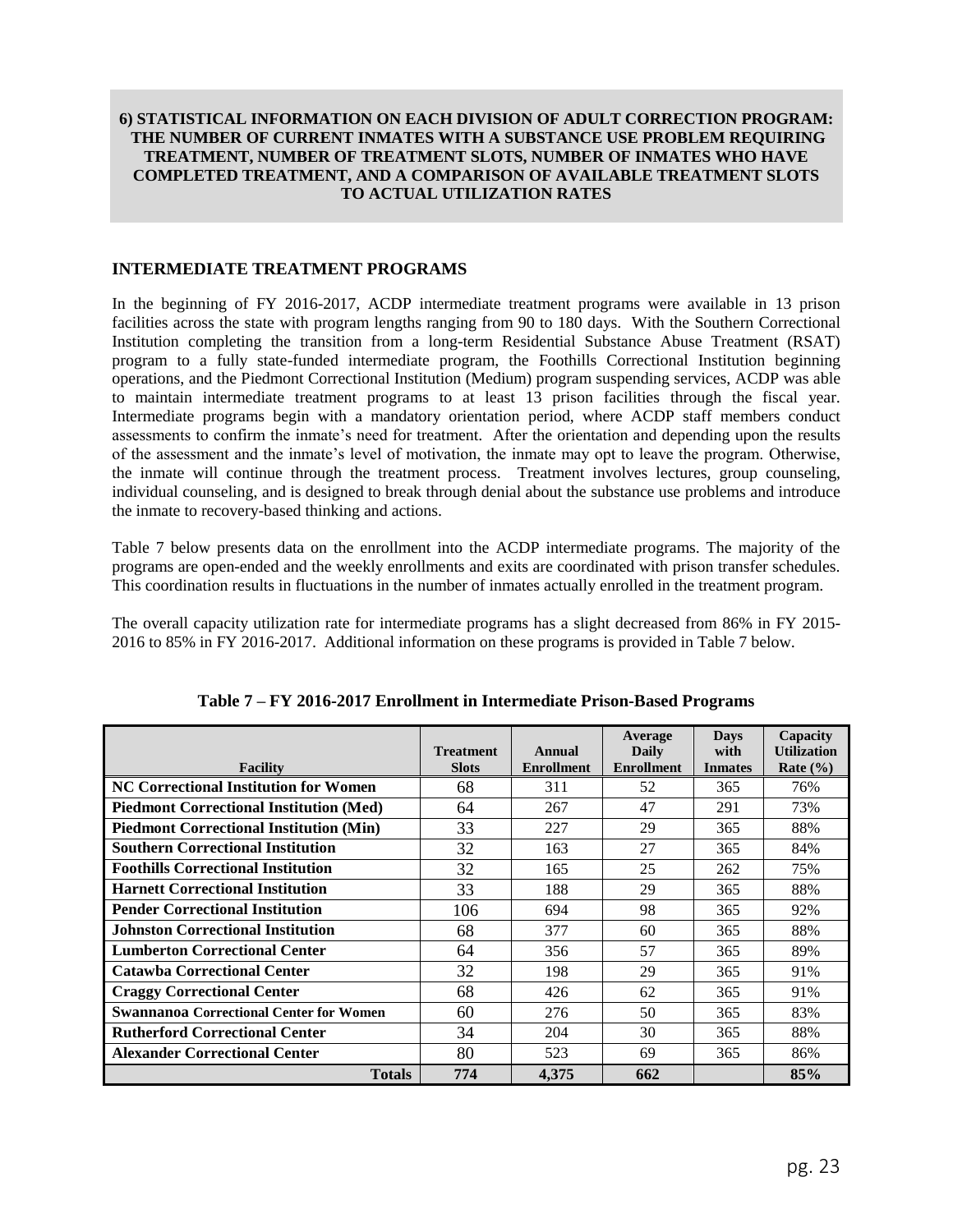The total annual enrollment for intermediate programs increased from 4,269 in FY 2015-2016 to 4,375 in FY 2016-2017. As noted earlier in this report, the overall capacity utilization rate may have been affected by the following program expansions/reductions/closures and available staffing:

**Southern Correctional Institution:** In September 2016, ACDP completed the transition of the Southern Correctional Institution Residential Substance Abuse Treatment (RSAT) program to a fully state-funded intermediate program, thereby allowing those RSAT dollars to be used at the Dan River Prison Work Farm program. During this transition ACDP was able to retain all current staff.

**Foothills Correctional Institution:** In collaboration with Prisons, ACDP selected Foothills Correctional Institution to house the treatment slots formerly based at Polk Correctional Institution. ACDP opened the Substance Abuse Academic/Vocational youthful male, 32 bed, 180-day intermediate program at Foothills Correctional in October 2016. The assigned inmates will be engaged in substance use disorder treatment while also participating in academic/vocation training. Although the Polk Correctional Institution program suspended operations, ACDP was able to retain all staff by permanently reassigning them to existing ACDP programs.

**Piedmont Correctional Institution (Medium):** In April 2017, the Piedmont Correctional Institution (Medium) program was officially suspended. The Piedmont Correctional Institution (Medium) program was an adult male, 64 bed, 90-day intermediate program. The program's suspension was due to the NCDPS Prisons' re-missioning the facility to full diagnostic status requiring displacement of the program beds. ACDP worked in collaboration with Prisons to identify Lincoln Correctional Center to house the program beds and offer similar services, projected to begin operations in November 2017. Although the Piedmont Correctional Institution (Medium) program suspended operations, ACDP was able to retain all program staff.

## **Intermediate Treatment Need Compared to Treatment Availability**

Since FY 2012-2013, an annual assessment of the supply and demand for intermediate substance use disorder treatment has been completed to compare the number of intermediate treatment slots available to the number of inmates in need of intermediate services. As shown in Table 8 below male inmates in need of intermediate treatment had a 38% chance of being assigned to an ACDP intermediate treatment program during FY 2016-2017.

| Gender         | Program<br><b>Type</b> | Yearly<br><b>Treatment</b><br><b>Slots</b> | Yearly<br><b>Treatment</b><br><b>Need</b> | <b>Chance of</b><br>Program<br><b>Placement</b> |
|----------------|------------------------|--------------------------------------------|-------------------------------------------|-------------------------------------------------|
| <b>Females</b> | <b>Intermediate</b>    | 663                                        | 887                                       | 75%                                             |
| <b>Males</b>   | <b>Intermediate</b>    | 3.118                                      | 8.174                                     | 38%                                             |
|                | <b>Total</b>           | 3.781                                      | 9,061                                     | 42%                                             |

#### **Table 8 – FY 2016-2017 Yearly Need to Yearly Supply for Intermediate Substance Use Disorder Treatment Slots by Gender and Program Type**

The need for intermediate substance use disorder treatment services for males is significant within the prison population and presents a major challenge to ACDP. Female inmates in need of intermediate treatment have a better chance for placement.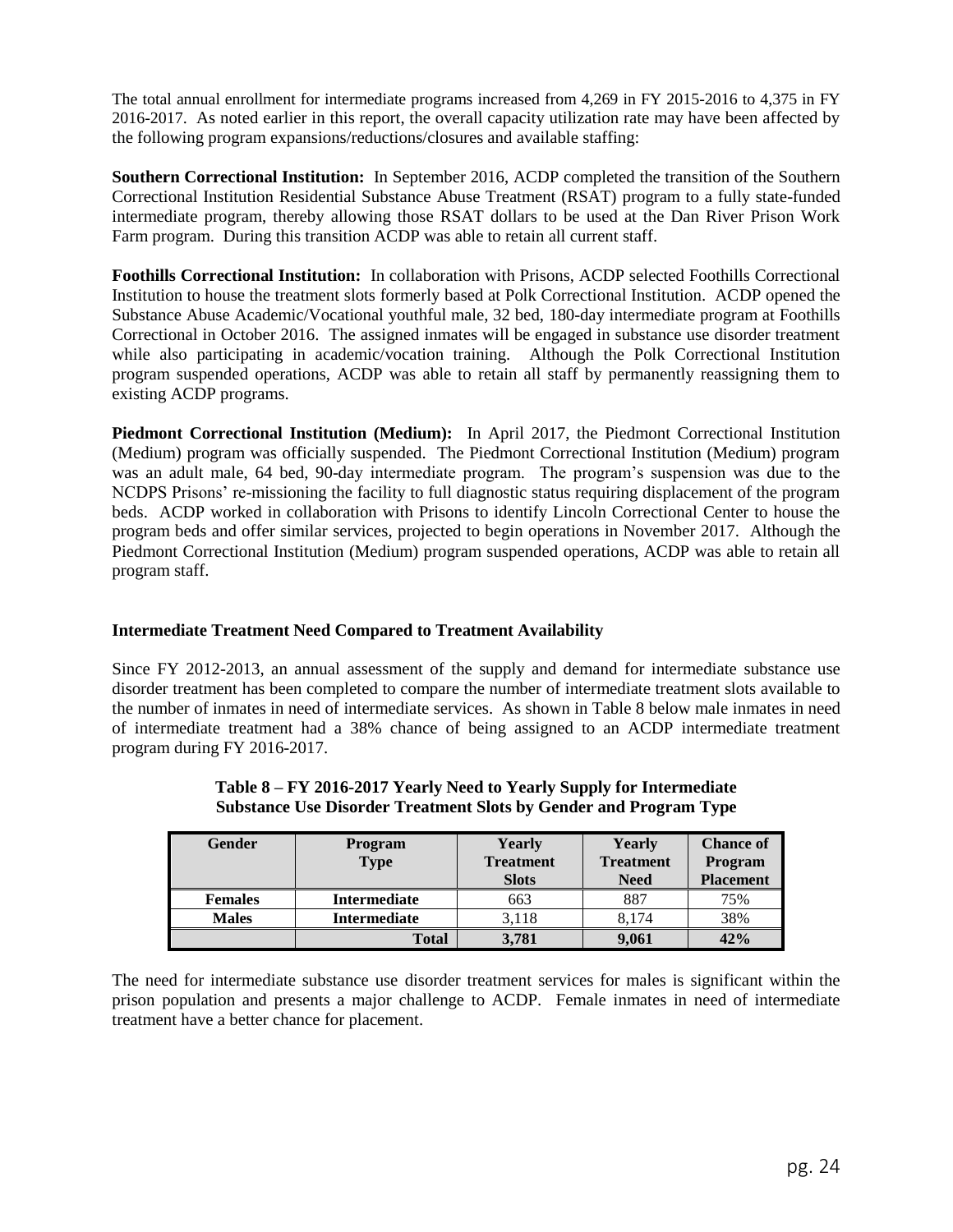|                                    | <b>Number</b> | <b>Percent of</b> |
|------------------------------------|---------------|-------------------|
| <b>Type of Exit</b>                | of Exits      | all Exits         |
| <b>Completion</b>                  | 2,131         | 66%               |
| <b>Inappropriate for Treatment</b> | 105           | 3%                |
| <b>Other</b>                       | 86            | 3%                |
| <b>Removed/Discipline</b>          | 417           | 13%               |
| <b>Transferred/Released</b>        | 120           | 4%                |
| Withdrawal                         | 367           | 11%               |
| Total                              | 3.226         | 100%              |

## **Table 9 – FY 2016-2017 Exits from Intermediate ACDP Programs**

Table 9 above presents the exits from the ACDP intermediate treatment programs. Of all exits from the programs, 66% were completions - the satisfactory participation in the program for the required number of treatment days. The completions decreased from 68% in FY 2015-2016 to 66% in FY 2016-2017. All other exit types are defined below.

- The Inappropriate for Treatment exit type remained that same at 3%: This exit type consists of inmates who did not meet the clinical criteria for treatment at the program as determined by the assessment process. When inmates are assigned to a treatment program, program staff conducts a thorough assessment of the inmate's treatment needs.
- The Other exit type remained the same at 3%: This exit type consists of inmates who were demoted or promoted to another custody level requiring the inmate's reassignment to another prison facility, inmates who died, or inmates who were assigned to the program in error.
- The Removed/Discipline exit type increased from 12% in FY 2015-2016 to 13% in FY 2016-2017: This exit type consists of inmates who were removed from the treatment program by staff for administrative reasons or due to the inmate's behavior.
- The Transferred/Released exit type increased from 3% in FY 2015-2016 to 4% in FY 2016-2017: This exit type occurs when the inmate is moved to another prison facility (i.e., medical) or was released from prison due to coming to the end of their prison sentence.
- The Withdrawal exit type remained the same at 11%: At the end of the orientation period, the inmates may elect to continue or withdraw from the program. This exit type is made up of inmates who voluntarily withdrew from the treatment program against staff advice at the end of the orientation period or later during the treatment period. These inmates are referred back to their Prison Case Manager for an alternative assignment.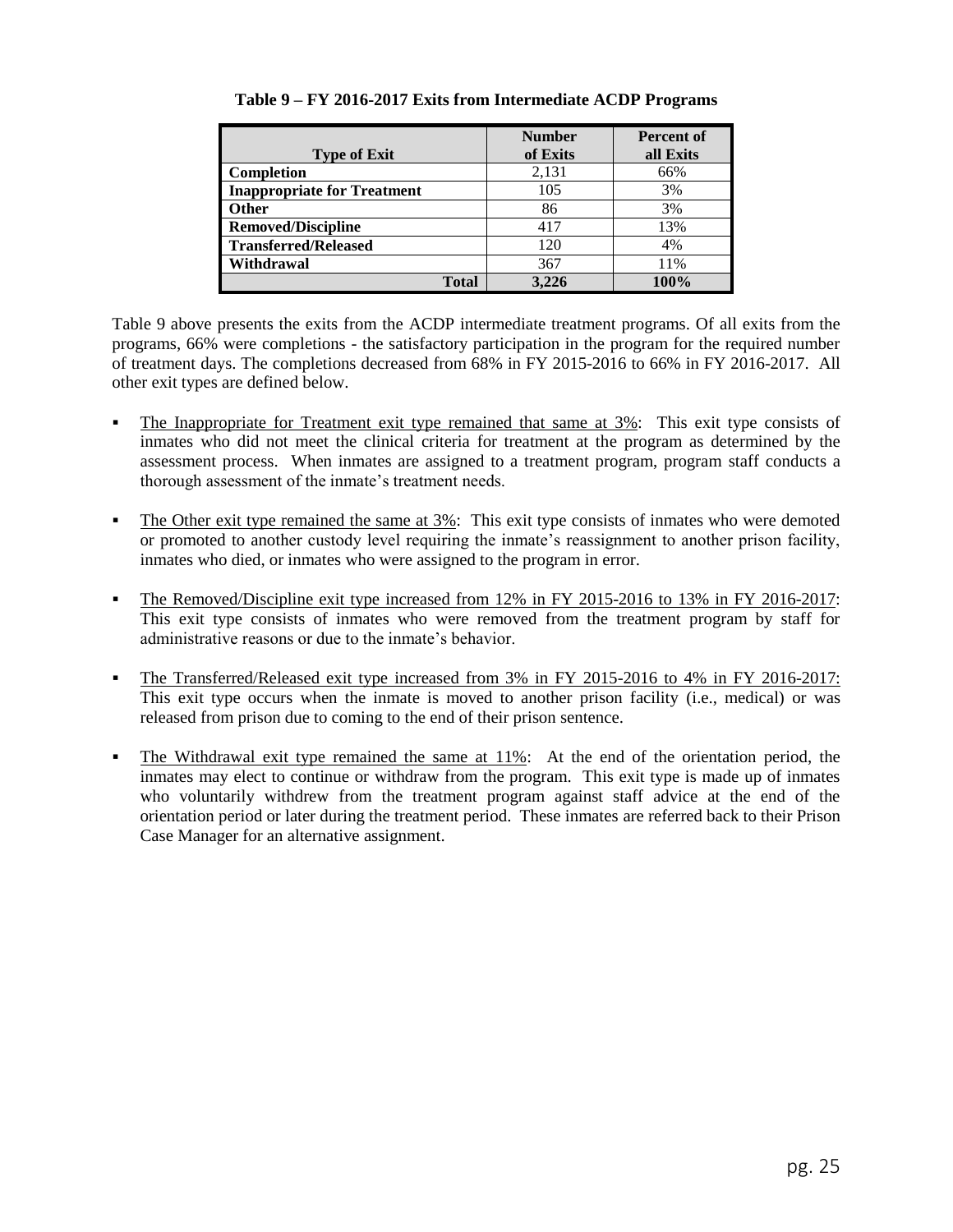## **LONG-TERM TREATMENT PROGRAMS**

In the beginning of FY 2016-2017, ACDP long-term treatment programs were available in 5 prison facilities across the state with program lengths ranging from 120 to 365 days. However, the ACDP Southern Correctional Institution program completed the transition from a long-term RSAT program to a fully statefunded intermediate treatment program; bringing the total available long-term treatment programs to 4 prison facilities by the end of the fiscal year. These programs are best indicated for inmates who are in need of intensive treatment as indicated by a SASSI score of 4 or 5, with a substance use history that is lengthy, severe, and those with multiple treatment episodes. Long-term programs begin with a mandatory orientation period, where ACDP staff members conduct assessments to confirm the inmate's need for treatment. After orientation and depending upon the results of the assessment and the inmate's level of motivation, the inmate may opt to leave the program. Otherwise, the inmate will continue through the treatment process. Long-term treatment programs address substance use problems and criminal thinking issues throughout the treatment process and utilize a Modified Therapeutic Community model within the correctional environment. All long-term programs are back-end loaded, meaning, inmates leave prison immediately or as soon as possible after successful completion the program.

The overall capacity utilization rate for long-term programs decreased from 80% in FY 2015-2016 to 77% in FY 2016-2017. Additional information on these programs is provided in Table 7 below. Annual enrollment figures for each long-term prison-based program are listed in Table 10 below.

| <b>Facility</b>                              | <b>Treatment</b><br><b>Slots</b> | Annual<br><b>Enrollment</b> | Average<br><b>Daily</b><br><b>Inmates</b> | <b>Days</b><br>with<br><b>Inmates</b> | Capacity<br><b>Utilization</b><br>Rate $(\% )$ |
|----------------------------------------------|----------------------------------|-----------------------------|-------------------------------------------|---------------------------------------|------------------------------------------------|
| <b>NC Correctional Institution for Women</b> | 34                               | 134                         | 31                                        | 365                                   | 91%                                            |
| Dan River Prison Work Farm                   | 68                               | 281                         | 62                                        | 365                                   | 91%                                            |
| <b>Eastern Correctional Institution</b>      | 48                               | 196                         | 45                                        | 365                                   | 94%                                            |
| <b>Southern Correctional Institution</b>     | 32                               | 15                          |                                           | 62                                    | 25%                                            |
| <b>Morrison Correctional Institution</b>     | 88                               | 278                         | 80                                        | 365                                   | 91%                                            |
| <b>Totals</b>                                | 270                              | 904                         | 226                                       |                                       | 77%                                            |

**Table 10 – FY 2016-2017 Enrollment in Long-Term Prison-Based Treatment Programs**

The total annual enrollment for long-term programs decreased from 1,013 in FY 2015-2016 to 904 in FY 2016-2017. As noted earlier in this report, the overall capacity utilization rate may have been affected by the following program expansions/reductions/closures and available staffing:

**Southern Correctional Institution:** In September 2016, ACDP completed the transition of the Southern Correctional Institution RSAT program to a fully state-funded intermediate program, thereby allowing those RSAT dollars to be used at the Dan River Prison Work Farm program. During this transition ACDP was able to retain all current staff.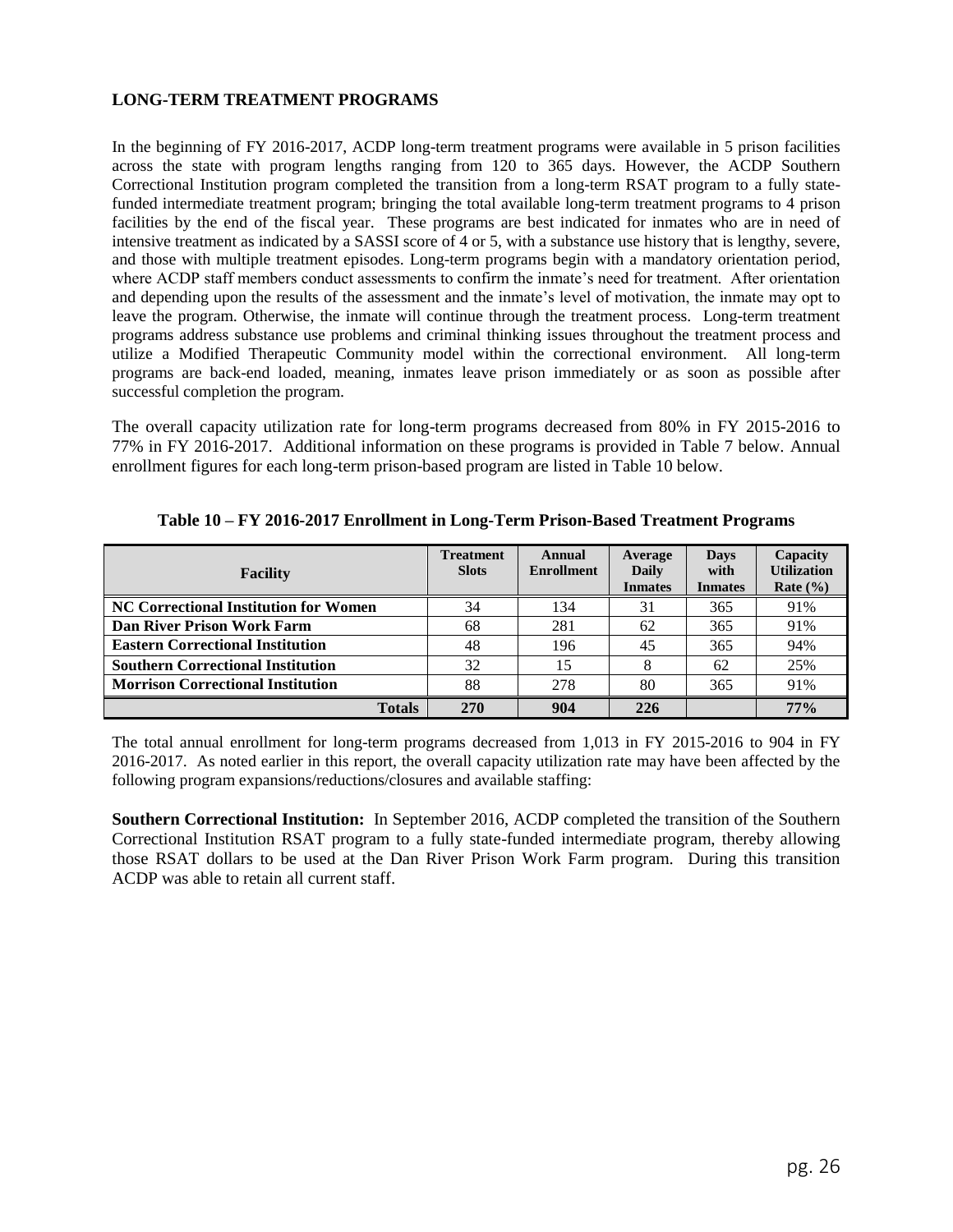|                                    | <b>Number</b> | <b>Percent of</b> |
|------------------------------------|---------------|-------------------|
| <b>Type of Exit</b>                | of Exits      | all Exits         |
| <b>Completion</b>                  | 259           | 42%               |
| <b>Inappropriate for Treatment</b> | 11            | 2%                |
| <b>Other</b>                       | 28            | 5%                |
| <b>Removed/Discipline</b>          | 156           | 25%               |
| <b>Transferred/Released</b>        | 22            | 4%                |
| Withdrawal                         | 135           | 22%               |
| <b>Totals</b>                      |               | 100%              |

## **Table 11 – FY 2016-2017 Exits from Long-Term Treatment Programs**

Table 11 above presents the exits from the ACDP long-term treatment programs. Of all the exits from the programs, 42% were completions - the satisfactory participation in the program throughout the treatment process. The completions increased as 41% of exits were completions in FY 2015-2016. All other exit types are defined below.

- The Inappropriate for Treatment exit type increased from 4% in FY 2015-2016 to 5% in FY 2016-2017: This exit type consists of inmates who did not meet the clinical criteria for treatment at the program as determined by the assessment process. When inmates are assigned to a treatment program, program staff conducts a thorough assessment of the inmate's treatment needs.
- The Other exit type increased from 3% in FY 2015-2016 to 5% in FY 2016-2017: This exit type consists of inmates who were demoted or promoted to another custody level requiring the inmate's reassignment to another prison facility, inmates who died, or inmates who were assigned to the program in error.
- The Removed/Discipline exit type decreased from 28% in FY 2015-2016 to 25% in FY 2016-2017: This exit type consists of inmates who were removed from the treatment program by staff for administrative reasons or due to the inmate's behavior.
- The Transferred/Released exit type increased from 2% in FY 2015-2016 to 4% in FY 2016-2017: This exit type occurs when the inmate is moved to another prison facility or was released from prison due to coming to the end of their prison sentence.
- The Withdrawal exit type remained the same at 22%: At the end of the orientation period, the inmates may elect to continue or withdraw from the program. This exit type is made up of inmates who voluntarily withdrew from the treatment program against staff advice at the end of the orientation period or later during the treatment period. These inmates were referred back to their Prison Case Manager for an alternative assignment.

The prison-based long-term treatment programs have the highest percentage of exits due to removals and withdrawals. During FY 2016-2017, NC Correctional Institution for Women and Morrison Correctional Institution had the highest removal rates. Eastern Correctional Institution for Women had the highest withdrawal rate. By definition, these are the longest treatment programs with more opportunity for an inmate to be charged with a disciplinary infraction unrelated to the program. Additionally, the population served is a significant factor in that higher-risk inmates are assigned to these programs.

Within the long-term programs, there are occasions where inmates receive disciplinary infractions and are able to return to the program; however more serious or disruptive behaviors can result in a final exit due to disciplinary reasons.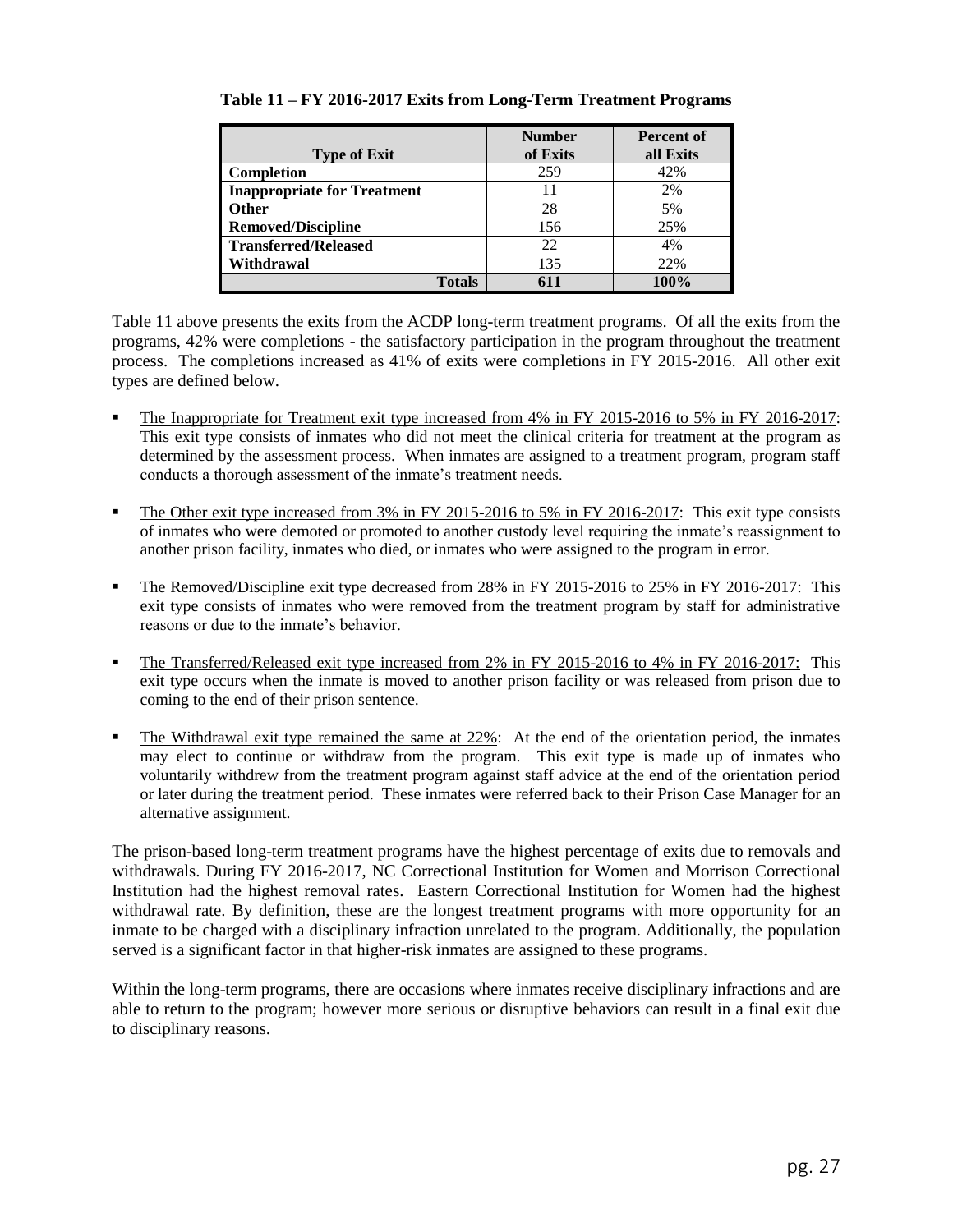## **Long-Term Treatment Need Compared to Treatment Availability**

An initial assessment of supply and demand for long-term substance use disorder treatment was completed for FY 2006-2007 to compare the number of long-term treatment slots available to the number of inmates within the prison population in need of long-term substance use disorder treatment. ACDP continued this assessment in FY 2016-2017 for comparative purposes.

The need for long-term substance use disorder treatment services is significant within the prison population and presents a challenge to the ACDP Section. Long-term treatment need continues to exceed long-term treatment supply.

As shown in Table 12 below the largest gap exists in long-term treatment slots available for male inmates and the number of male inmates in need of treatment. During FY 2016-2017, male inmates had a 10% chance of being assigned to a long-term treatment program; this is a decrease from the 20% in FY 2015- 2016.

| Gender         | <b>Program Type</b> | Yearly<br><b>Treatment</b><br><b>Slots</b> | Yearly<br><b>Treatment</b><br><b>Need</b> | <b>Chance of</b><br>Program<br><b>Placement</b> |
|----------------|---------------------|--------------------------------------------|-------------------------------------------|-------------------------------------------------|
| <b>Females</b> | Long-term           | 341                                        | 926                                       | 37%                                             |
| <b>Males</b>   | Long-term           | 437                                        | 4,432                                     | 10%                                             |
|                | <b>Totals</b>       | 778                                        | 5,358                                     | 15%                                             |

## **Table 12 – FY 2016-2017 Yearly Need to Yearly Supply for Long-Term Substance Use Disorder Treatment Slots by Gender and Program Type**

## *THIS AREA INTENTIONALLY LEFT BLANK*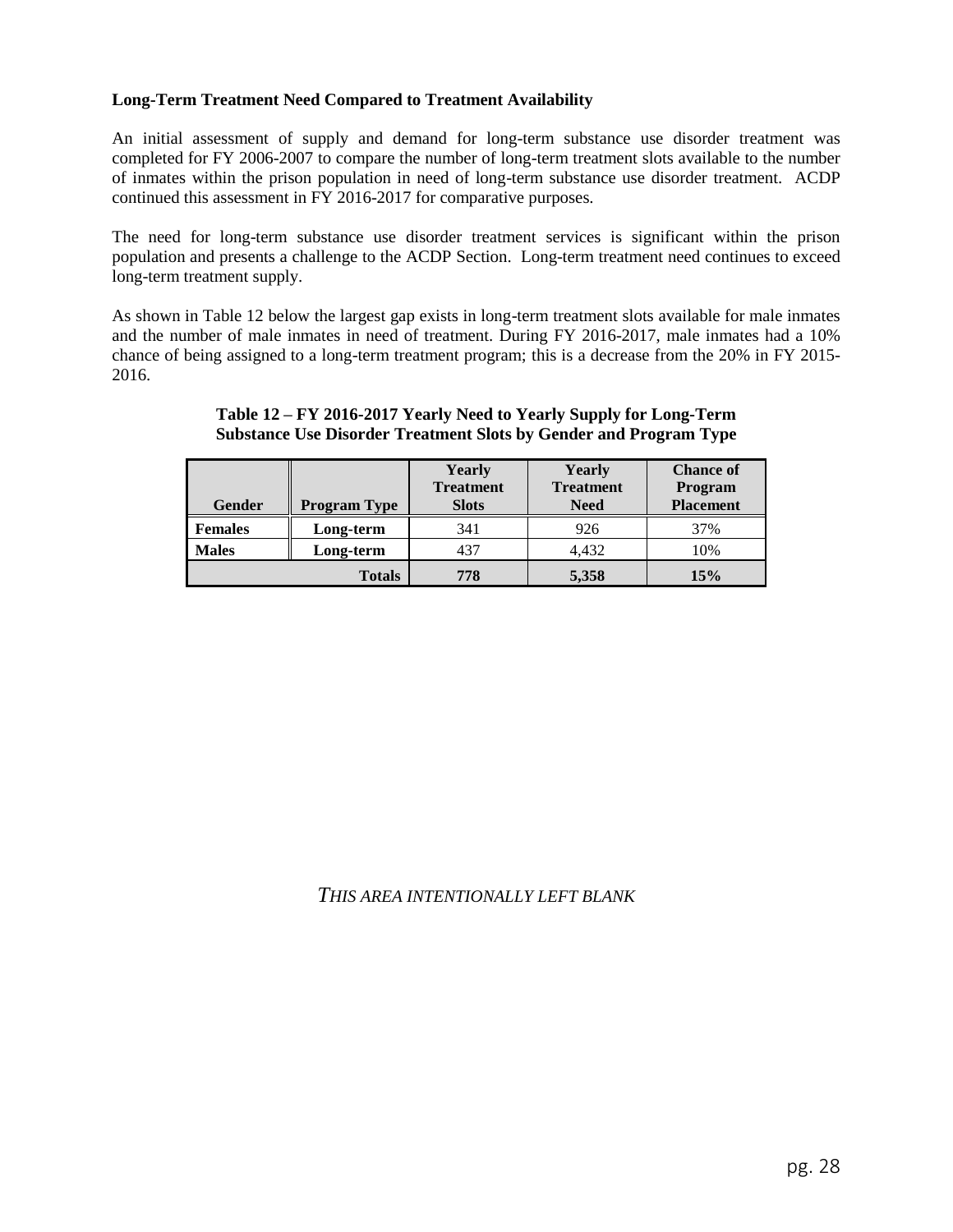#### <span id="page-29-0"></span>**7) EVALUATION OF EACH SUBSTANCE USE DISORDER PROGRAM FUNDED BY THE DIVISION OF ADULT CORRECTION BASED ON: REDUCTION IN ALCOHOL AND CHEMICAL DEPENDENCY, IMPROVEMENTS IN DISCIPLINARY AND INFRACTION RATES, RECIDIVISM (DEFINED AS RETURN-TO-PRISON RATES), AND OTHER MEASURES**

#### **ALCOHOLISM AND CHEMICAL DEPENDENCY PROGRAMS EVALUATION MEASURES**

#### **PURPOSE AND EXECUTIVE SUMMARY**

Annually, since the 2007 legislative session, the North Carolina General Assembly has required an evaluation of each substance use disorder treatment program funded by the Department (ACDP). The legislation specified that measures of reduction in alcohol and drug dependency, improvements in disciplinary and infraction rates, and recidivism (defined as return-to-prison rates) should be included in the annual report. This report presents statistics for each of the ACDP programs on the required measures for FY 2016-2017.

All ACDP programs were evaluated jointly by program type. The programs include DART Cherry and Black Mountain Substance Abuse Treatment Center for Women, both community-based residential facilities for probationers and parolees; prison-based intermediate treatment programs, which varies in length from 90 to 180 days in order to accommodate inmates with substance use disorders; and prison-based long-term treatment programs, which varies in length from 120 to 365 days and serves inmates with severe substance use disorders in need of intensive treatment services.

#### **REDUCTION IN ALCOHOL AND CHEMICAL DEPENDENCY**

ACDP evaluated reduction in alcohol and drug dependency using a repeated measures design, which is a comparison of pre and post intervention testing results. ACDP uses the *Brief Situational Confidence Questionnaire* (BSCQ) to measure change in alcohol and drug dependency. Offenders who exited ACDP programs in FY 2016-2017 universally improved their confidence to resist the urge to drink heavily or use drugs in a variety of situations. At the community-based programs, confidence scores moved from the high 50s into the high 70s confidence range. In the intermediate programs delivered in prison, confidence increases were more modest compared to the community-based residential programs, mostly due to the higher-levels of confidence reported at entry to the program by these participants. Inmates participating in the prison-based long-term treatment programs and with the most severe substance use issues had the most modest improvement, yet the increases in confidence for this population were statistically significant in all sampled circumstances. For participants in all programs, rated confidence at entry to the programs in the ability to resist urges to drink were rated lowest, but participant confidence increased significantly and substantially at program exit. For each situation in which the participant might be in a situation to use drugs or alcohol, rated confidence at program exit to resist use was statistically significantly higher compared to entry.

The BSCQ is a measure that is relevant to the treatment model and provides a consistent measure that can be used on all inmates assigned to programs. The BSCQ asks participants to imagine themselves as they are now in each of eight situations. They are then asked to indicate on a scale how confident they are that they can resist the urge to drink heavily or to use drugs in each of the situations. Each of the eight scale situations consists of a line, anchored by 0% ("not at all confident") to 100% ("totally confident") and participants are asked to place an "X" along the line, from 0% to 100%. Because the BSCQ is a state measure, assessing selfefficacy at various points during treatment, it allows for an evaluation of increases or decreases in self-efficacy as a function of the intervention. ACDP assessed situational confidence at entry and exit.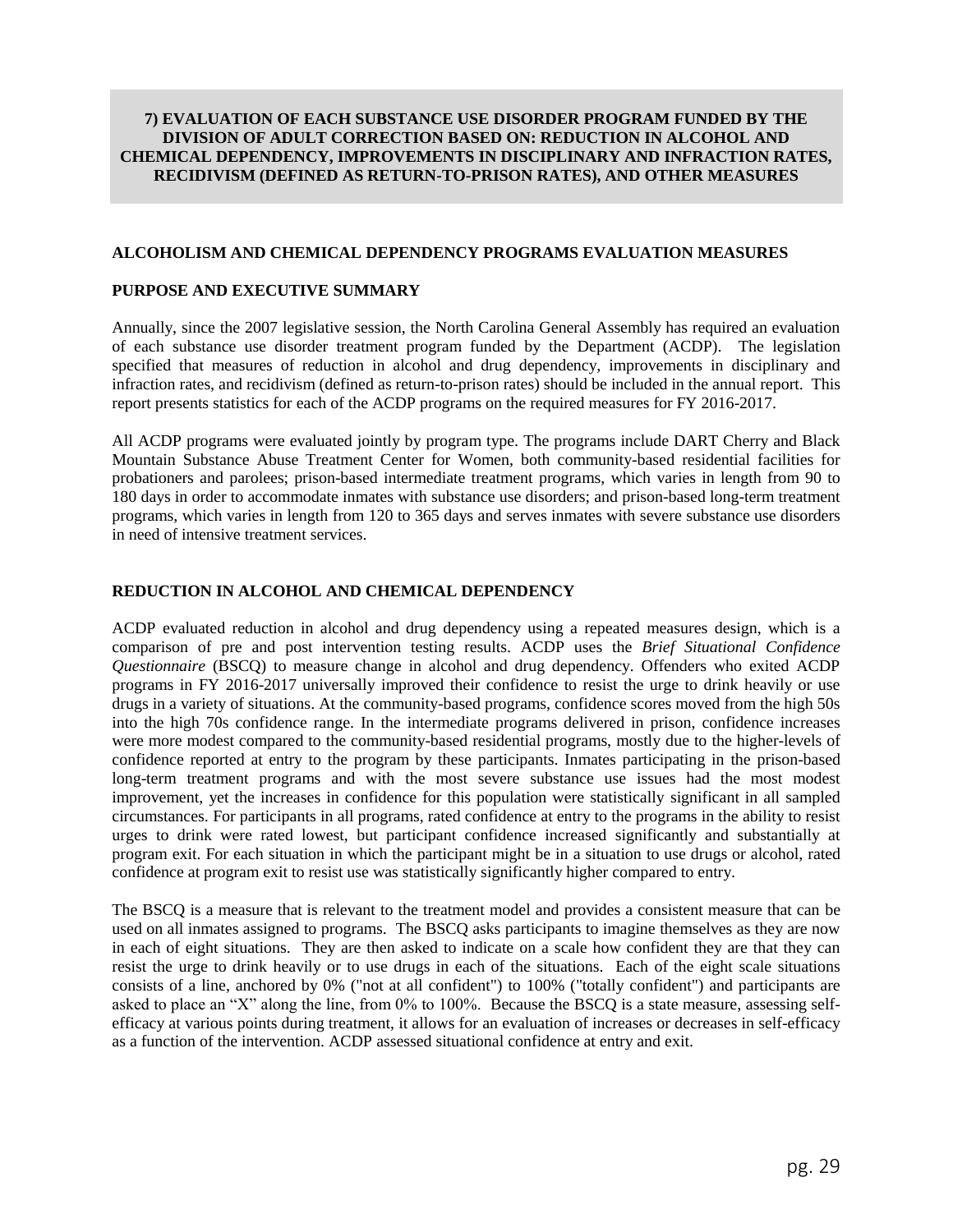## **IMPROVEMENTS IN DISCIPLINARY AND INFRACTION RATES**

ACDP evaluated improvements in disciplinary and infraction rates with a repeated measures design, which is a comparison of disciplinary actions that were taken pre and post intervention. For inmates who completed long-term programs in FY 2016-2017 and remained in prison after exiting treatment, the number of infractions remains steady after treatment. Otherwise, neither the rate of infractions nor the severity of infractions committed by inmates who remained in prison after exiting the programs were significantly reduced by program participation. Rather, infractions generally increased post-treatment over pre-treatment. However, inmates who successfully completed treatment reduced both the number of infractions and severity of those infractions when compared to inmates who dropped out of these programs.

These results are not surprising since infractions are a primary reason inmates are removed from programming. However, inmates who exit prison cannot be evaluated on this measure because they are no longer in prison. Furthermore, ACDP incorporates an additional measure of change in inmate behavior that can be used on all inmates assigned to programs. The results of changes in criminal attitudes and thinking are presented in the "Other Measures of Programs' Success" portion of this section.

## **RETURN-TO-PRISON RATES**

A base rate calculation measures recidivism by simply observing exits from a program and calculating a rate of return-to-prison for that group. However, this calculation does not provide a complete picture of program effectiveness because it fails to consider differences among inmates that indicate who is more likely to return to prison. More specifically, base rate calculations cannot account for severity of substance use disorders, family and criminal history, and other interventions that the inmate may have completed while incarcerated. For these reasons, ACDP evaluated each program's impact on recidivism (defined as a return to prison within 3 years) using statistical techniques that consider potential differences among inmates and create equivalent groups appropriate for comparison. This method not only shows when completion of a ACDP program impacts the likelihood of return-to-prison, but also allows for comparison of program participants with inmates not assigned to an ACDP program. Because these techniques (i.e., propensity score analysis) produce a matched subset of inmates, summary statistics using base rate calculations or alternate methodologies for determining return-to-prison rates may produce different figures.

For FY 2016-2017, ACDP evaluated each prison program by gender, including inmates who exited community-based residential programs (DART Cherry or Black Mountain) as a condition of their early release from prison. Return-to-prison rates were lower for most inmates who completed treatment compared to a matched comparison group; however, these differences are not statistically significant. Inmates who began ACDP treatment but dropped out before completing the programs tended to return to prison at a higher rate than did their matched counterparts, who were never assigned to treatment. Inmates who participated in ACDP programs and completed, returned to prison less frequently than did those who began treatment and did not complete.

## **OTHER MEASURES OF PROGRAMS' SUCCESS**

ACDP continues to incorporate an additional measure of behavior change within their programs. The TCU Criminal Thinking Scales (CTS) is relevant to the treatment model and provides a consistent measure that can be used on all inmates assigned to programs. The criminal justice literature highlights criminal thinking as one of several key determinates of an individual's willingness to commit crime both